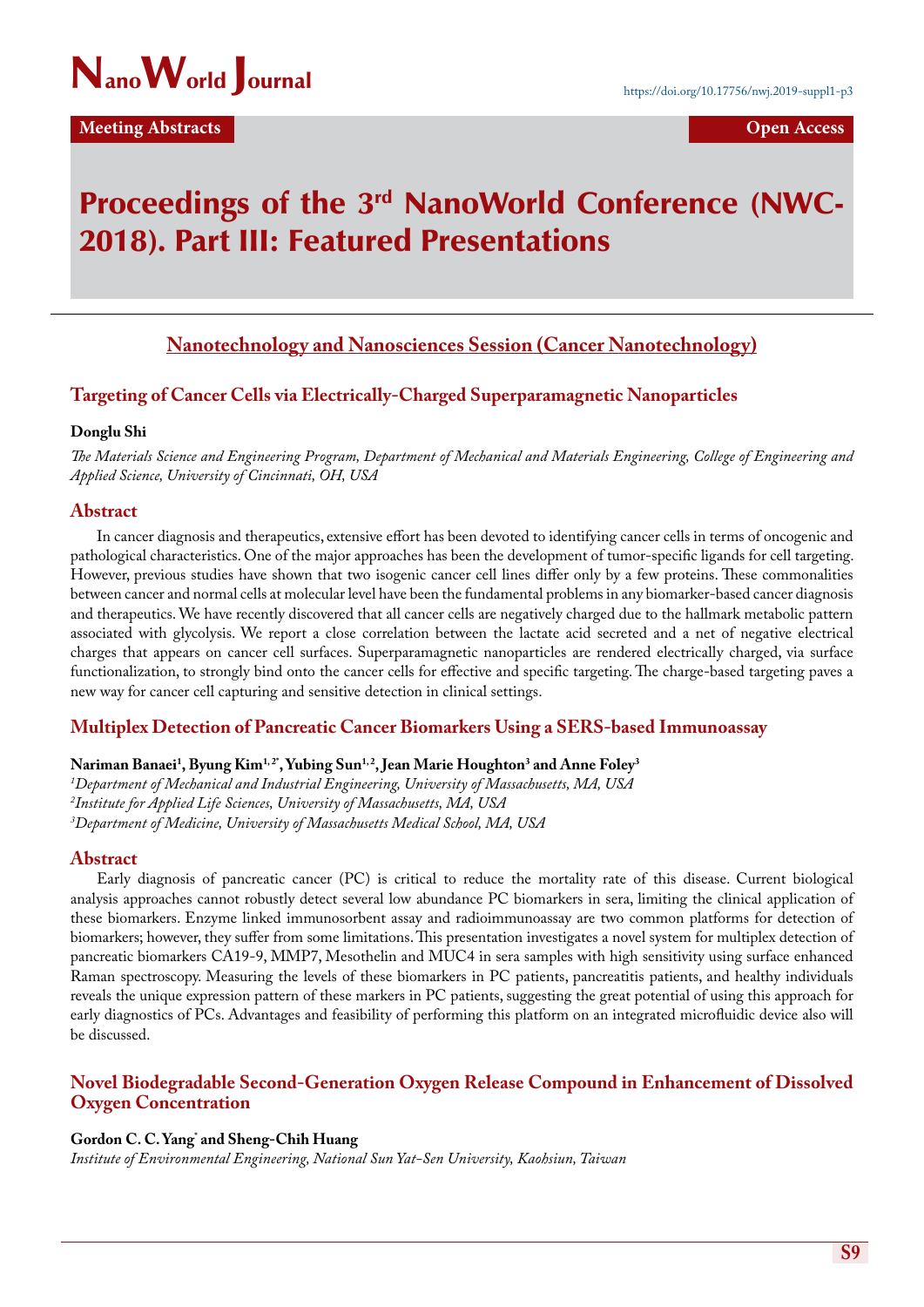The release rates of  $H_2O_2$  and  $O_2$  from solid peroxides are an important issue to be considered no matter they are used in environmental remediation or biomedical applications (e.g., tissue and scaffold engineering). In the field of environmental applications, solid peroxides have been encapsulated with materials like concrete and alginate. On the other hand, microfibrilated cellulose and poly (lactic-co-glycolic acid) [PLGA] have been used as the encapsulation materials to slow down and extend the period of  $H_2O_2$  and  $O_2$  release in medical applications. However, solid oxygen-releasing compounds still have some disadvantages or limitations in applications. To resolve these problems, a biocompatible and biodegradable nanomaterial designated secondgeneration oxygen release compound (2G-ORC; Taiwan patent pending) has recently been developed by the present authors. Briefly, 2G-ORC is comprised of sustained-release catalase and high-stability nanoscale sodium percarbonate. Test results showed that under neutral and alkaline pH conditions the catalytic oxygen release ability of  $\rm H_2O_2$  by sustained-release catalase outperformed other oxygen releasing biomaterials reported. By applying 0.17 g of 2G-ORC to 20 mL deionized water, the dissolved oxygen (DO) level was found to maintain at 6.24 mg/L even a test period of seven days has elapsed. Accordingly, being a bio-nanomaterial 2G-ORC has proved to be long-lasting and capable of markedly increasing the DO concentration in aqueous solutions. This feature is considered to be of great use in enhancement of DO concentration not only for *in situ* aerobic bioremediation of organic pollutants, but for various biomedical applications including but not limited to tissue and scaffold engineering.

# **Development of a Methodology and Ionizing Radiation Device that uses Metallic Nanoparticles for the Detection and Simultaneous Treatment of Cancer**

#### Rodolfo Figueroa<sup>1, 2</sup>', Mauro Valente<sup>1-3</sup>, Mauricio Santibañez<sup>1, 2</sup> and Francisco Malano<sup>1, 2</sup>, Federico Geser<sup>3</sup> and Johnnie Lopez<sup>2</sup>

*1 CFIM (Centro de Física e Ingeniería en Medicina), University of La Frontera, Temuco, Chile*

*2 Departamento de Cs. Físicas, University of La Frontera , Temuco, Chile*

*3 Instituto de Física E. Gaviola, Cordoba, Argentina*

# **Abstract**

A new methodology for the detection and simultaneous treatment of tumors is presented. The method is based on a 3D scanning by means of convergent X-ray beam irradiating phantom/patient containing targets with biomarker of heavy atomic number nanoparticles in certain concentration levels previously studied by other authors. Confocal detection of the point scanning allows reconstruction of a 3D image aimed at mapping tumor cells, while a second convergent beam scanning slightly out of phase operates in treatment mode to eliminate the tumor. It is proposed that simultaneity between target location and treatment irradiation may avoid the mismatches between actual and practical target. Monte Carlo simulations carried out adapting subroutines in FLUKA and PENELOPE main codes demonstrated the feasible of the proposed method. Current efforts are devoted to design and built a laboratory prototype to validate the proposed method.

# **Nanotechnology and Nanosciences Session (Energy & Environment)**

# **Nanocatalyst Development for Fuels from Biomass using Si-Microreactor and Tubular Reactor**

## D. Kuila<sup>1-3</sup>', M. Nafeezuddin<sup>2</sup>, E. Ntow<sup>1</sup>, T. Jennings<sup>1</sup>, R. Stevens-Boyd<sup>1</sup>, R. Abrokwah<sup>3</sup>, M. Rahman<sup>4</sup>, V. Deshmane<sup>1,4</sup> and T. Hossain<sup>1,4</sup>

*1 Department of Chemistry, North Carolina A & T State University, NC, USA*

*2 Department of Nanoengineering, Joint School of Nanoscience and Nanoengineering, North Carolina A & T State University, NC, USA*

*3 Energy and Environmental Systems, North Carolina A & T State University, NC, USA*

*4 Department of Chemical Engineering, North Carolina A & T State University, NC, USA*

## **Abstract**

The major focus of our NSF-CREST Bioenergy Center at NC A&T is to develop technology for the production of liquid transportation fuels and hydrogen for fuel cell applications. One of our main objectives is to develop robust and stable catalysts for Fischer-Tropsch (F-T) synthesis using Si-microchannel microreactor. Recently, we demonstrated a novel, modified closed channel infiltration (mCCI) method, to produce ~10 μm silica sol-gel coatings containing Ru, Fe and Co- catalysts in the microchannels [1]. While Co/SiO<sub>2</sub> at 250 °C showed highest CO conversion, 90%, with highest deactivation resistance, it was followed by Fe/SiO<sub>2</sub> and Ru/SiO<sub>2</sub> in regard to CO-conversion and stability of the catalyst. To investigate the effect of support,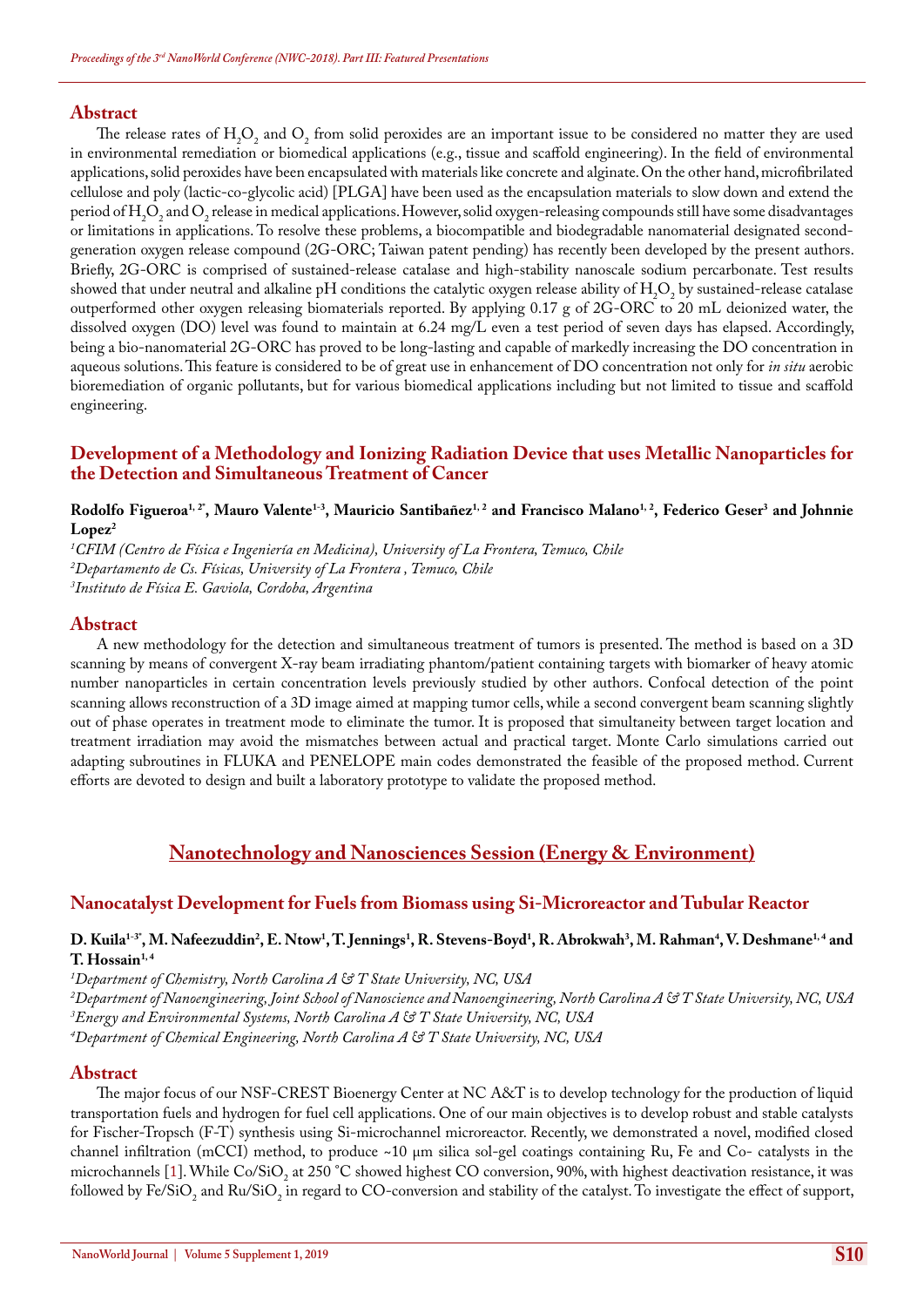the Si-microchannels were coated with titania sol-gel containing Ru, Co, Fe catalysts. Preliminary studies exhibited stability and reactivity (150 °C to 300 °C) in the order of 12% Ru-TiO<sub>2</sub> >> 12% Fe-TiO<sub>2</sub> > 12% Co-TiO<sub>2</sub>.

The other area of research involves catalyst development for  $H_2$  production from bio-derived alcohols. Our previous studies on steam reforming of methanol with different metals and MCM-41 and  $11O<sub>2</sub>$ -supports have shown that the interaction between metal and the support plays a profound role on  $H_2$  production and its selectivity [2]. We have now extended our studies to steam reforming of glycerol (SRG), a byproduct of biodiesel. The SRG studies were carried out with Ni/Co-MCM-41 and Ni/Co-SBA-15 catalysts at 650 °C using a tubular reactor. Both  $H_2$  selectivity (85% vs 78%) and conversion (99% vs 88%) were better at higher glycerol to water feed ratio (1:12) for both catalysts.

#### **References**

- 1. [Mehta S, Deshmane V, Zhao S, Kuila D. 2014. Comparative studies of silica-encapsulated iron, cobalt, and ruthenium nanocatalysts for fischer–tropsch](https://pubs.acs.org/doi/abs/10.1021/ie502193e)  [synthesis in silicon-microchannel microreactors.](https://pubs.acs.org/doi/abs/10.1021/ie502193e) *Industrial & Engineering Chemistry Research* 53(42): 16245-16253. <https://doi.org/10.1021/ie502193e>
- 2. [Abrokwah R Y, Deshmane V G, Kuila D. 2016. Comparative performance of M-MCM-41 \(M: Cu, Co, Ni, Pd, Zn and Sn\) catalysts for steam reforming](https://www.sciencedirect.com/science/article/pii/S1381116916303910)  of methanol. *[J Mol Catal A Chem](https://www.sciencedirect.com/science/article/pii/S1381116916303910)* 425: 10-20. <https://doi.org/10.1016/j.molcata.2016.09.019>

# **Life Cycle Considerations for Risk Assessment of Nanomaterials**

# **Socorro Vázquez-Campos\* , Camilla Delpivo and Alejandro Vilchez**

*LEITAT Technological Center, Spain*

## **Abstract**

The commercialization of nano-enabled products and their societal acceptance requires the insurability of safety at all stages of the product life cycle. Current uncertainties on the safety of such products need to be carefully addressed to avoid public fears blocking the benefits of nanotechnology. Sound scientific information must be generated to identify potential risks of nano-enabled products on human and ecosystems health and, when considered unacceptable, efficiently mitigate such risks. This has to be done in a holistic manner, taking into consideration all stages of the life cycle of these products, to protect the safety of workers, downstream users and consumers, the ecosystems, and the general population that may be exposed through the environment. Several European projects work in this direction, generating data (physic-chemical, hazard and exposure data) on exposure relevant materials that are released at different stages of nano-enabled products life cycle. This presentation will be focused on the strategy followed in several EU projects (caLIBRAte, NANOFASE, GUIDEnano) to integrate the knowledge and data generated, into risk assessment frameworks, models and tools to provide industry, regulators and society with advanced methods to evaluate the impact of ENM at any stage of their life cycle.

# **Inorganic, Hybridized and Living Macrocellular Foams: "Out of the Box" Heterogeneous Catalysis**

#### **Renal Backov**

*Centre de Recherche Paul Pascal-CRPP UPR 8641, France*

# **Abstract**

We will show how, when combining chemistry and the physical chemistry of complex fluids, we can trigger the design of highly efficient heterogeneous catalysts. We will thus focus the topic on 3D-macrocellular monolithic foams bearing hierarchical porosities and applications thereof toward heterogeneous catalysis where both activities and mass transport are enhanced. We will first depict the overall synthetic path, focusing on concentrated emulsions and lyotrope mesophases, acting as soft templates at various length. We will see how we can design cellular materials being either, inorganic, carbonaceous, hybridized or living ones where heterogeneous catalysis applications are addressed while considering respectively acidic, metallic, enzymatic or bacterial processes. Along, we will show how the fluid hydrodynamic, the low molecular hindrance and the easiest accessibility occurring within the macrocellular foams are offering advanced "out of the box" heterogeneous catalysis whatever acting in batch, on-line or when dedicated toward cascade-type chemical reactions.

# **Challenges in the Growth of Vertically Aligned Carbon Nanotubes: Substrate, Catalyst Layer, CVD Conditions and Much More**

**Klara Hernadi1\*, Anna Szabó1 , Zsuzsanna Pápa2 , Tamás Gyulavári1 , Krisztián Németh1 , Zsolt Tóth3 and Judit Budai2**

*1 Department of Applied and Environmental Chemistry, University of Szeged, Hungary*

*2 Department of Optics and Quantum Electronics, University of Szeged, Hungary*

*3 Department of Oral Biology and Experimental Dental Research, University of Szeged, Hungary*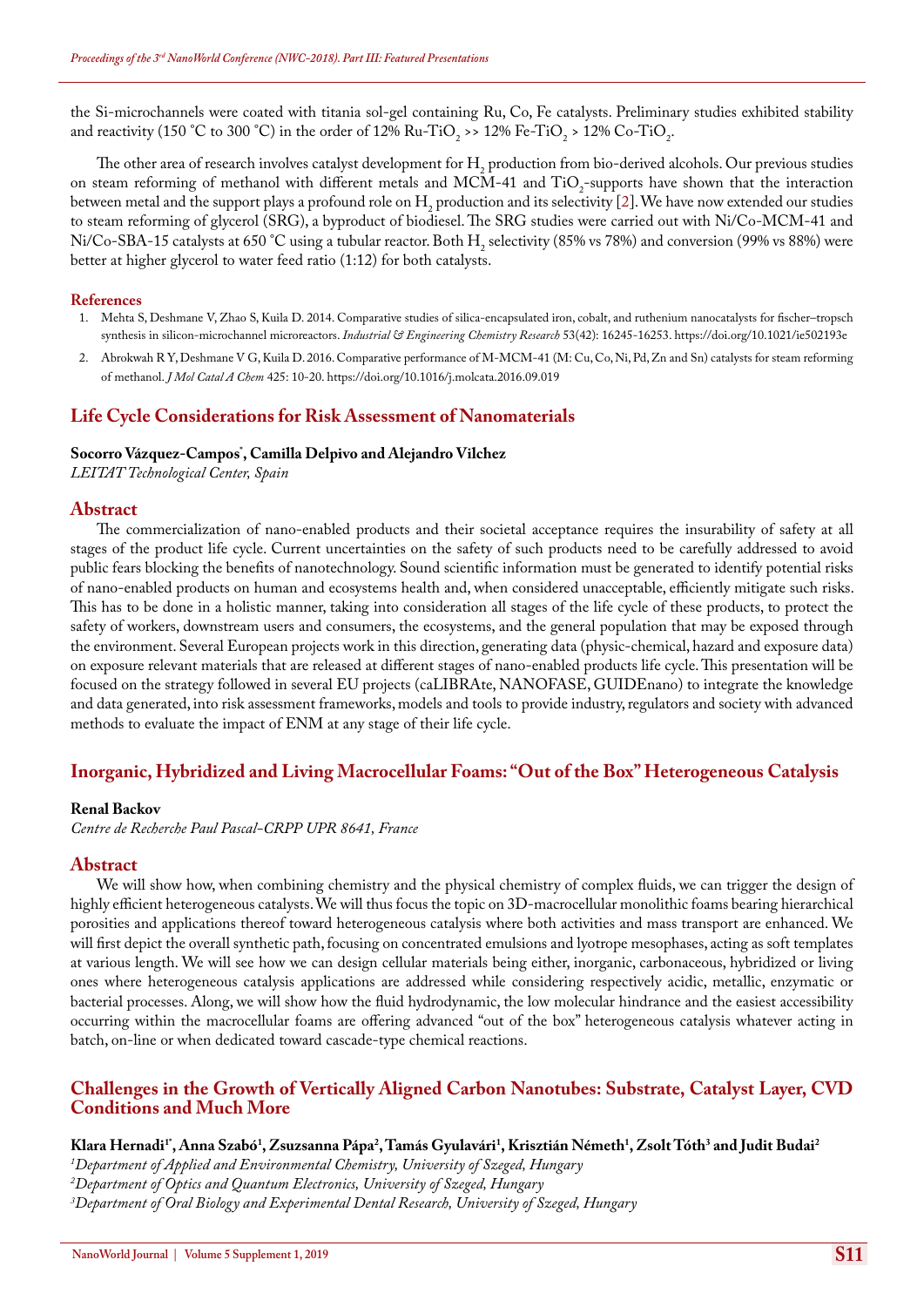Potential applications of carbon nanotubes (CNTs) can be significantly widen, in case CNTs form a forest-like, vertically aligned structure (VACNT). The aim of the current work was to develop a cheap and easy method for growing carbon nanotubes forests on various substrates (either conductive or non-conductive) with the CCVD (Catalytic Chemical Vapor Deposition) method. However, this growth technique is rather sensitive to synthesis parameters both during catalyst layer formation (substrate; composition; thickness; porosity; etc.) and during CCVD (gas feed – carbon source, carrier, hydrogen, water vapor; reaction temperature; reaction time; etc.). Synthesis parameters might affect not only the outer diameter, the quality and graphitization of carbon nanotubes but also the height and the density of growing forests. A systematic study proved that the catalyst layer's morphology and amount of catalyst during the growth of carbon nanotube forests are able to control mainly the diameter of CNTs. In order to tune the height of vertically aligned carbon nanotube forest several parameters were varied during the both catalyst layer fabrication (e.g. ink concentration, ink composition, dipping speed) and the CCVD synthesis (e.g. gas feeds, reaction time). It was established that no considerable alignment occurs when CNTs are shorter than 10 μm. Above this value the orderliness of CNT forests becomes ostensive more or less independently of either reaction time or catalyst ink concentration. Authors are convinced that simple and cheap methods can open up novel applications in nanotechnology devices.

# **Generation of Single Molecular Species on Carbon-based Nanomaterials and their Catalytic Applications**

#### **Sungjin Park\* , Sunghee Park, Yunseok Shin and Dawoon Jang**

*Department of Chemistry and Chemical Engineering, Inha University, South Korea*

#### **Abstract**

Chemical designing on nano-materials in molecular level would be a promising route to create new hybrid materials and to control various properties of nano- and molecular materials. Organometallic compounds have been a center of molecular catalysts with preeminent catalytic activity and selectivity in a wide range of chemical transformations. As carbon-based nanomaterials, such as graphene-based materials, carbon nanotubes, and carbon nitrides, are sterically bulky, and they exhibit a wide spectrum of electrical properties, they can dramatically tune the catalytic behavior of transition metal-based active species. Hybridization of organometallic complexes with graphene-based materials can give rise to enhance catalytic performances. In this presentation, I will discuss my recent research activities on the fundamental chemistry of carbon-based nano-materials as well as catalytic applications.

# **Structural Functionalization of Polymeric Carbon Nitride for Efficient Photocatalytic Hydrogen Generation**

#### **Can Xue\* and Quan Gu**

*School of Materials Science and Engineering, Nanyang Technological University, Singapore*

#### **Abstract**

We present a new type of metal-free photocatalyst having a microsphere core of oxygen-containing carbon nitride and self-sensitized surfaces by covalently linked polymeric triazine dyes. These self-sensitized carbon nitride (SSCN) microspheres can be prepared through a simple solvothermal approach, and exhibit high visible-light activities in photocatalytic hydrogen generation with excellent stability for more than 100 hours reaction. Comparing to the traditional  $g-C_3N_4$  with activities terminated at 450 nm, the polymeric triazine dyes on the carbon nitride microsphere surface allow for effective wide-range visible-light harvesting and extend the hydrogen generation activities up to 600 nm. Further, the solvothermal approach allows for uniformly insertion of boron atoms into the polymeric carbon nitride framework, resulting in B-doped SSCN with reduced band-gap, enhanced charge separation efficiency and promoted surface reactivity for hydrogen generation. This new type of highly stable self-sensitized metal-free structure opens a new direction of future development of low-cost photocatalysts for efficient and long-term solar hydrogen production.

## **Reservoir Interactions and Chemical Heterogeneity at the Nanoscale: Atomic Force Microscopy for Reservoir Applications**

## $\mathbf{S}$ hannon L. Eichmann<sup>1</sup>', Nancy A. Burnham<sup>2</sup>, David Jacobi<sup>1</sup> and Derek Nowak<sup>3</sup>

*1 Aramco Research Center – Houston: Aramco Services Company, Houston, TX, USA 2 Physics and Biomedical Engineering Departments, Worcester Polytechnic Institute, Worcester, MA, USA 3 Molecular Vista, San Jose, CA, USA*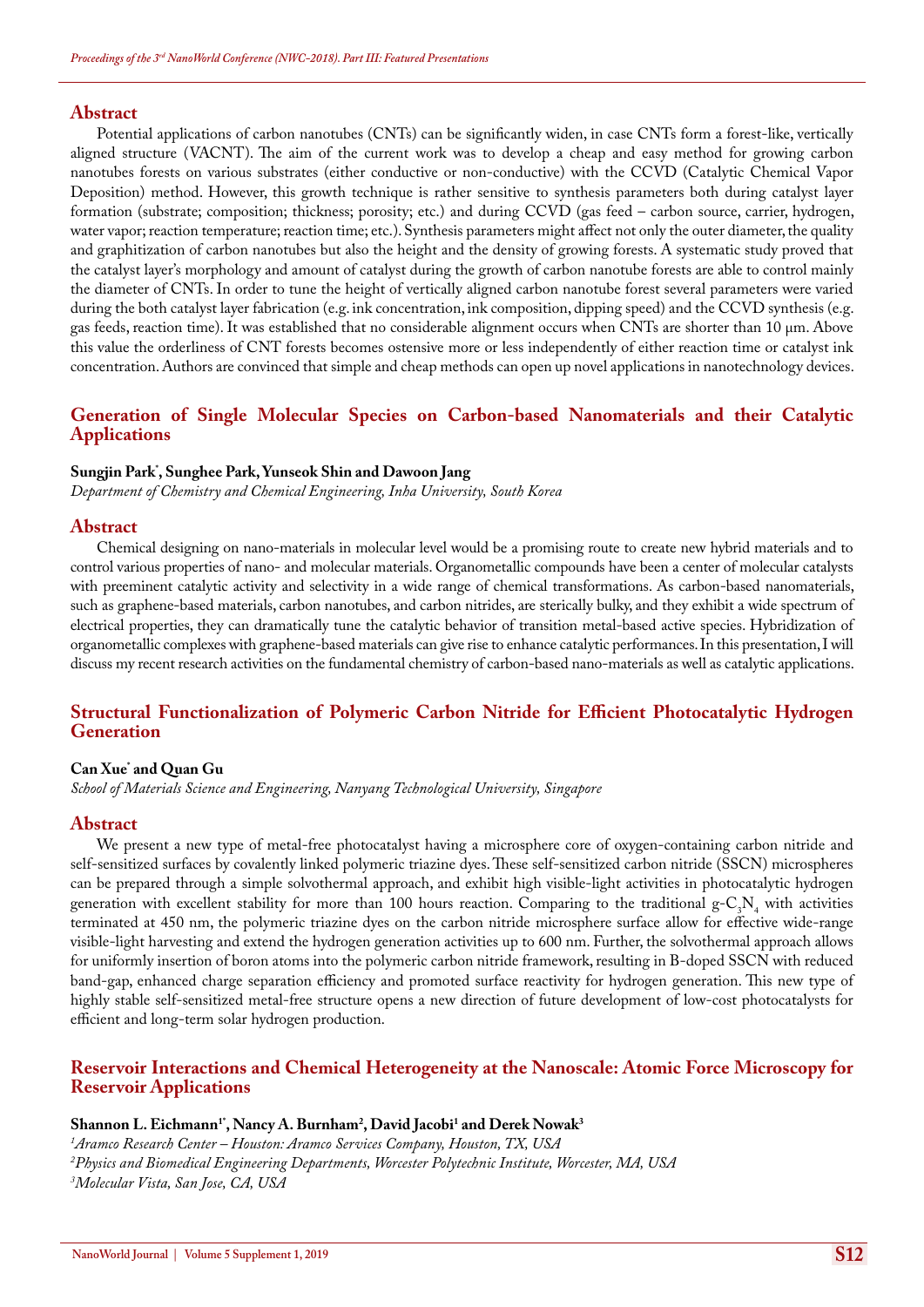Despite major technological advances toward improving hydrocarbon recovery, significant amounts of oil are still left behind in subsurface reservoirs. Laboratory studies of hydrocarbon recovery, fluid/material transport, and rock properties are traditionally performed on bulk samples which provide valuable information used to inform injection and production decisions. Bulk measurements, however, do not provide nanoscale measurements of parameters such as molecule-rock and nanomaterialrock interactions at extremely high salinity which are directly relevant for designing reservoir tracers and tracer studies. In addition, when rock composition varies significantly at the nanoscale, as for source rocks, the nanoscale chemical heterogeneities that are essential to understanding the behavior and maturity of source rocks are not explained by bulk studies. Atomic Force Microscopy (AFM) has been used for petroleum applications to provide fundamental understanding of the nanoscale material properties related to molecular adhesion and mechanical properties as well as measure pores. This presentation demonstrates two applications of AFM to study reservoir rock properties. First, we demonstrate the effects of salinity on nanomaterial and molecular adhesion in reservoir fluids and show that the calcium content in these fluids affects the tip-calcite adhesion as surrogate for nanomaterial adhesion to carbonate reservoir rock. Second, we show high-resolution (20 nm/pixel) hyperspectral infrared (IR) characterization of source rocks using photo-induced force microscopy (PiFM), a recent advance in AFM-IR methodology. This technique provides a sensitive, high-resolution, and fast means of detecting nanoscale variations in mineralogy and thermal maturity of source rocks at a resolution previously unattainable by other IR techniques.

## **Mesomechanics of Pristine and Cross-linked Carbon Nanotube Materials**

## **Alexey N. Volkov\* , Md Abu Horaira Banna and Arun B. Thapa**

*University of Alabama, AL, USA*

#### **Abstract**

The behavior of carbon nanotube (CNT) materials subjected to mechanical loading exhibits a number of fascinating effects caused by collective interactions among individual CNTs, such as the collective or coordinate buckling and transition from viscoelastic to plastic behavior. This work is aimed at revealing the microstructural mechanisms of such collective effects and plasticity in CNT films and aerogels based on a recently developed mesoscopic model. In the mesoscopic model, nanotubes are represented in a form of chains of stretchable cylindrical segments. The mesoscopic force field accounts for stretching, bending and buckling of individual nanotubes, as well as non-bonded van-der Waals interaction between CNTs and covalent cross-links between them, and is parameterized based on results of atomistic simulations and experiments. The structures of CNT films and aerogels are found in simulations of self-assembly of initially dispersed CNTs into networks of interconnected bundle and compared with experimental data. Elastic and inelastic mechanical properties of CNT aerogels and films under compressive, tensile, and cycling loading are studied in dynamic mesoscopic simulations. The deformation-induced variations of local structural properties of the CNT materials are analyzed depending on the CNT length, material density, density of cross-links, and strain rate and used to explain the energy dissipation properties of CNT networks. For compressive loading, conditions responsible for the onset of coordinated buckling and wrinkling of CNT films are revealed.

**Acknowledgment:** This work is supported by the NSF CAREER award CMMI-1554589 and NASA Early Stage Innovations program (project NNX16AD99G).

## **3D Printing Nanomaterials-based Electrodes for Electrochemical Energy Storage and Conversion**

# **Victor A. Beck, Todd Weisgraber, Anna N. Ivanovskaya, Swetha Chandrasekaran, Bryan D. Moran, Seth E. Watts, Dan A. Tortorelli, Juergen Biener and Marcus A. Worsley\***

*Lawrence Livermore National Laboratory, CA, USA*

#### **Abstract**

Two-dimensional (2D) nanomaterials, such as graphene and transition metal dichalcogenides, hold extraordinary promise for application in a number of electrochemical technologies. Electrochemical energy storage (EES) devices, such as lithium-ion batteries and supercapacitors, in particular, have seen 2D materials integrated into various components with exciting results. In general, EES devices are emerging as primary power sources for global efforts to shift energy dependence from limited fossil fuels towards sustainable and renewable resources. These EES devices, while renowned for their high energy or power densities, portability, and long cycle life, are still facing significant performance hindrance due to manufacturing limitations. One major obstacle is the ability to engineer macroscopic components with designed and highly resolved microstructures with optimal performance, via controllable and scalable manufacturing techniques. 3D printing covers several additive manufacturing methods that enable well-controlled creation of functional materials with 3D architectures, representing a promising approach for fabrication of next-generation EES devices with high performance. Here, we present recent work in fabricating 3D functional electrodes utilizing 3D printing-based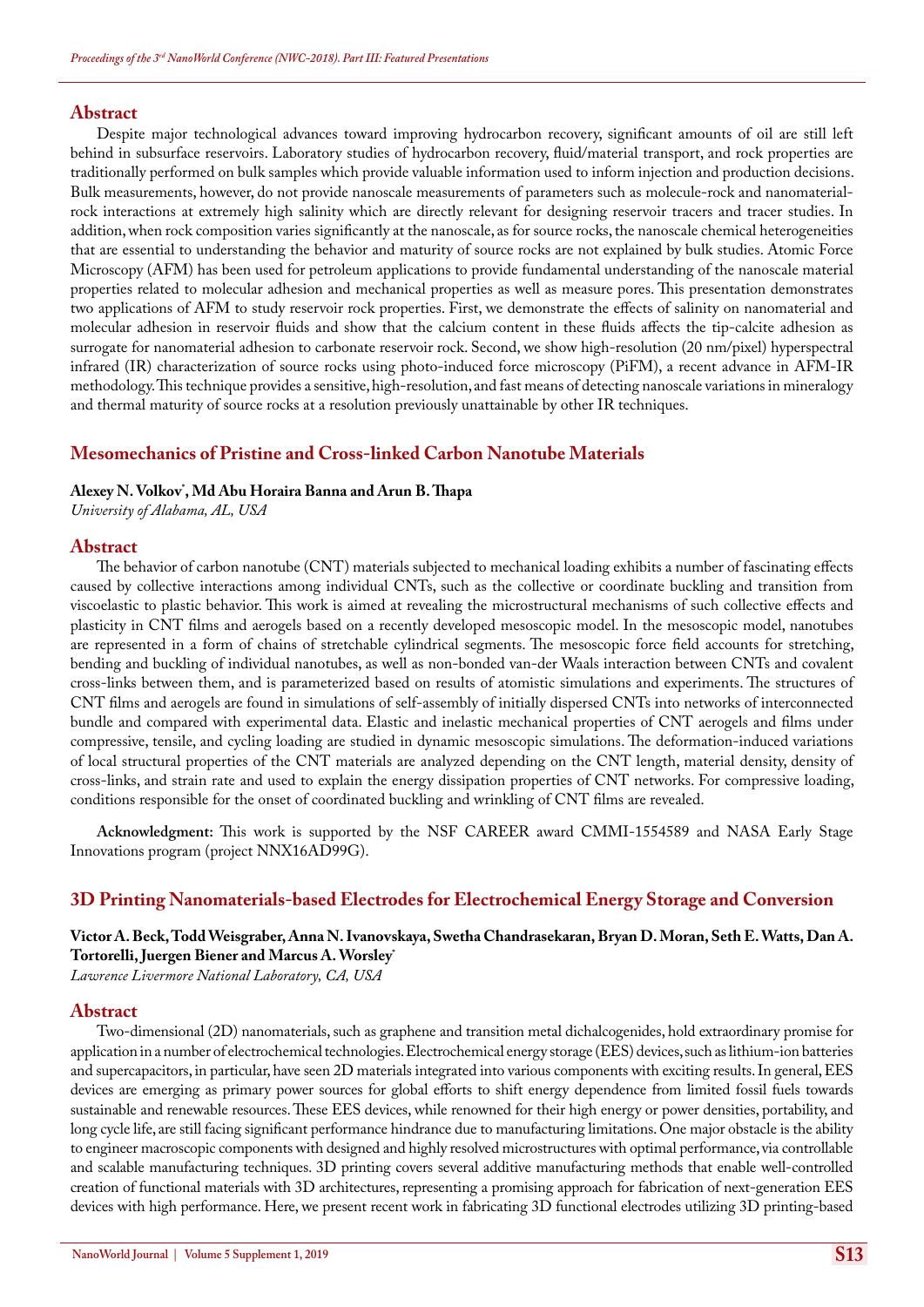methodologies. Specifically, 3D printing techniques such as projection microstereolithography and direct ink writing are described, as well as the details of respective feedstock development efforts. Finally, characterization of the 3D-printed electrodes and their performance in various EES applications will be presented and discussed.

**Acknowledgment:** This work was performed under the auspices of the U.S. Department of Energy by Lawrence Livermore National Laboratory under Contract DE-AC52-07NA27344.

# **Accelerate your Research Using Nature Research Group's AI Powered Nanotechnology Platform**

# **Prathik Roy1\*, Amir Gheisi2 , Jessie Xiao3 and William Chiuman4**

 *Database Research Group, Nanoscience & Technology, Springer Nature, NY, USA DRG, Springer Nature, Heidelberg, Germany DRG, Springer Nature, Beijing, China DRG, Springer Nature, HongKong*

# **Abstract**

Growing public and private investment into nanotechnology has led to a significant rise in nanotechnology data generated, with increasing research output and patents over the last decade. Nanotechnology has made a significant impact on a wide range of industries from medicine to aerospace – in developing new products and applications. However, utilizing this rapidly growing data remains a critical challenge. The increasing diversity of nanomaterials, leads to a gap between data generation and data access. Nano.nature.com known as Nano is an artificial intelligence powered research solution under the Nature Research portfolio that aims to provide highly indexed and structured information related to nanomaterials derived from peer-reviewed journals across all major publishers. These include composition, synthesis, properties, characterization methods and application information. This talk will illustrate on the impact of nanoscience around the world and how Nano can aid nanotechnology research communities to obtain fast and precise insight into the wealth of nanotechnology based scholarly knowledge.



**Figure 1:** Creation of curated summaries of nanomaterials.

# ${\bf A}$  Novel Approach to Low-temperature Synthesis of Cubic Hf ${\bf O}_2$  Nanostructures and their Cytotoxicity

#### Neeraj Kumar<sup>1</sup>, Blassan Plackal Adimuriyil George<sup>2</sup>, Heidi Abrahamse<sup>2</sup>, Vyom Parashar<sup>1</sup>", Jane Catherine Ngila<sup>1</sup> and **Suprakas Sinha Ray1, 3\***

*1 Department of Applied Chemistry, University of Johannesburg, South Africa 2 Laser Research Centre, Faculty of Health Sciences, University of Johannesburg, South Africa 3 DST-CSIR National Centre for Nanostructured Materials, Council for Scientific and Industrial Research, South Africa*

## **Abstract**

The development of a strategy to stabilise the cubic phase of  $HfO<sub>2</sub>$  at lower temperatures is necessary for the emergence of unique properties that are not realised in the thermodynamically stable monoclinic phase. A very high temperature (>2600 °C) is required to produce the cubic phase of HfO<sub>2</sub>, whereas the monoclinic phase is stable at ambient temperature. Here, a novel rapid synthesis strategy was designed to develop highly crystalline, pure cubic-phase  $\rm{HfO}_{2}$  nanoparticles (size <10 nm) using microwave irradiation. Furthermore, the as-prepared nanoparticles were converted to different morphologies (spherical nanoparticles and nanoplates) without compromising the cubic phase by employing a post-hydrothermal treatment in the presence of surface modifiers. The cytotoxicities and proliferative profiles of the synthesised cubic  $HfO<sub>2</sub>$  nanostructures were investigated over the MCF-7 breast cancer cell line, along with caspase-3/7 activities. The low-temperature phase stabilisation was significantly attributed to surface imperfections (defects and deformations) induced in the crystal lattice by the desirable presence of Na<sub>2</sub>S.xH<sub>2</sub>O and NaOH. Our work provides new insight into the stabilisation of nanoscale cubic-phase HfO<sub>2</sub> in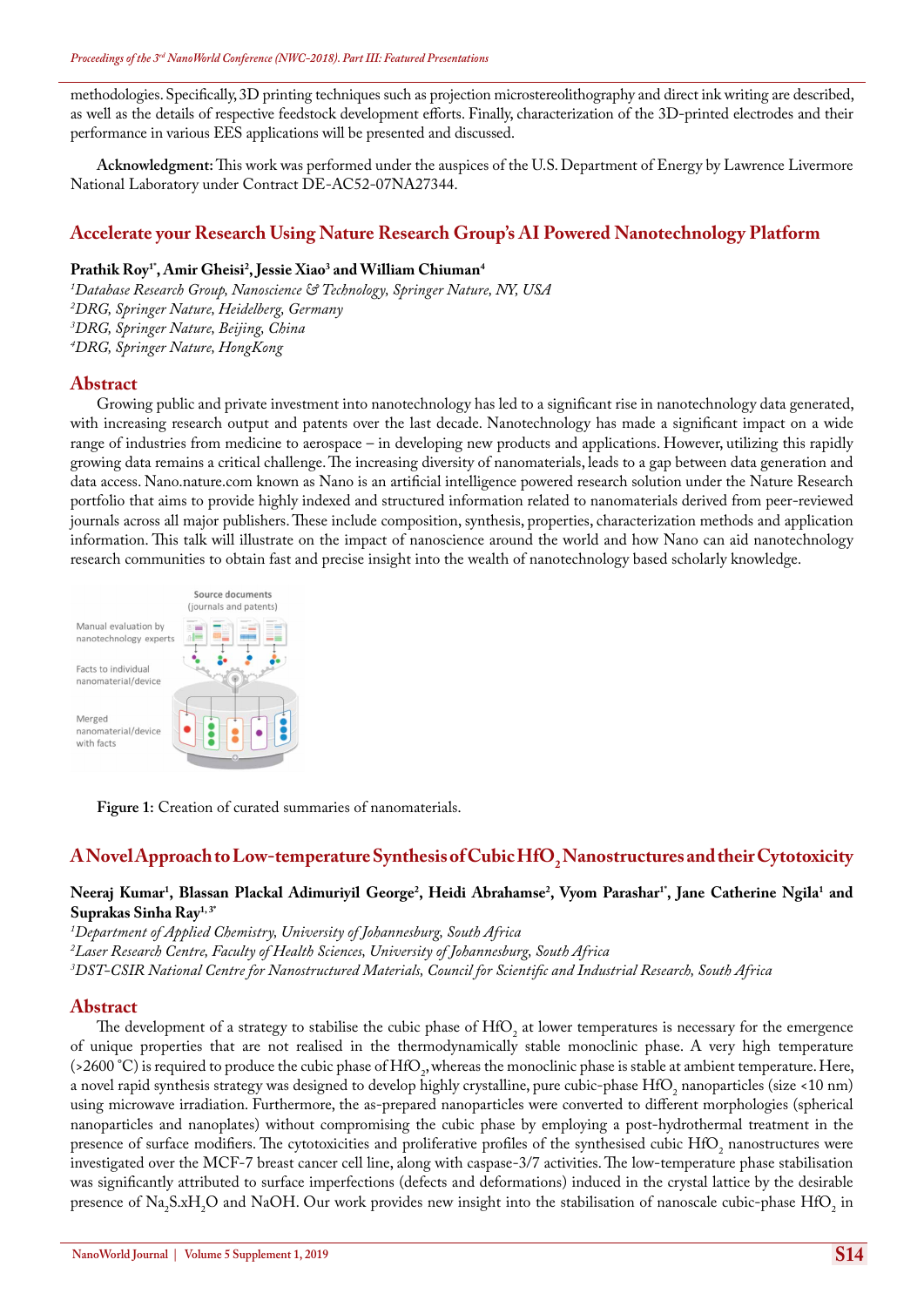ambient environments; the method could be extended to other challenging phases of nanomaterials.

# Nanosponge Cyclodextrins and their Modification with Nanomaterials (CNTs, TiO<sub>2</sub> & Ag) for the **Removal of Pollutants from Waste Water by Adsorption Process**

## **Anny Leudjo Taka, Kriveshini Pillay\* and XY Mbianda**

*Department of Applied Chemistry, University of Johannesburg, South Africa*

#### **Abstract**

Water is a worldwide vital resource for sustaining life and due to the pollution of water by different classes of pollutants (inorganic, organic and pathogens), many ongoing studies in water purification remain a critical issue to governments, scientists and industries. The challenge is to develop a water purification technology which will be effective at removing these contaminants simultaneously and reducing their concentrations to ultra-low levels from waste water. This review article serves to give an overview on cyclodextrin nanosponge adsorbents which have already been used for water treatment. The modification of these cyclodextrin nanosponges with existing adsorbent nanomaterials and the factors affecting the adsorption capacity of these nanosorbents are discussed. The nanotoxicity of these engineered nanosorbents material is also addressed since this nanotoxicity is a major concern to the human health and environment. Therefore, having some knowledge on the prevention and detection of the nanotoxicity of these nanomaterials, will play huge role into the future of nanotechnology for sustainable clean and potable water supply.

# **Electro-spun Si-doped Fe2 O3 anode Material for Na-ion Rechargeable Batteries**

## $S$ averia Santangelo<sup>1</sup>', Michele Fiore<sup>2</sup>, Fabiola Pantò<sup>3</sup>, Sara Stelitano<sup>4</sup>, Patrizia Frontera<sup>1</sup>, Gianluca Longoni<sup>2</sup>, Pierluigi **Antonucci1 and Riccardo Ruffo2**

 *Mediterranean University, DICEAM, Reggio Calabria, Italy Milano Bicocca University, DSM, Milano, Italy Mediterranea University, DIIES, Reggio Calabria, Italy Calabria University, DF, Arcavacata di Rende, Italy*

#### **Abstract**

Li-ion batteries currently represent the dominant power source for portable electronic devices, but the restricted availability of Li raw material and its growing consumption represent a serious concern. The larger abundance of Na sources has gathered increasing attention on Na-ion batteries (SIBs). Nonetheless, the development of the SIB technology requires the discovery and the investigation of new electrode materials with reversible Na+ intercalation reaction. Several oxides have been considered as electrode materials for SIBs [1-3]. The low conductivity and pulverization are mainly responsible for their unsatisfactory performance. Recently, high porosity and aspect ratio of the active material have been demonstrated to facilitate the electrochemical processes resulting in improved electrode stability and enhanced specific capacity [1, 2]. Electro-spinning is a very simple, cheap and scalable and technique for the growth of highly porous one-dimensional nanostructures [2, 3].

This contribution deals with preparation, characterization and testing as anode material in SIBs of electro-spun iron oxide (Fe<sub>2</sub>O<sub>3</sub>) fibers. The fiber doping with silicon (Fe<sub>2</sub>O<sub>3</sub>:Si) is proposed as a strategy to improve the electrochemical material performance. Results of half-cell tests demonstrate that undoped  $Fe<sub>2</sub>O<sub>3</sub>$  electrodes are able to deliver a reversible specific capacity of 100 (24) mAhg<sup>−1</sup> at 0.050 (2) Ag<sup>−1</sup>. An outstanding improvement is obtained in Fe<sub>2</sub>O<sub>3</sub>:Si: specific capacity rises up 400 (120) mAhg−1 at 0.050 (2) Ag−1, with Coulombic efficiency close to 100%.

- 1. Longoni G, Fiore M, Kim J, Jung Y, Kim D, et al. 2016. Co<sub>3</sub>O<sub>4</sub> negative electrode material for rechargeable sodium ion batteries: An investigation of [conversion reaction mechanism and morphology-performances correlations.](https://www.sciencedirect.com/science/article/pii/S0378775316312642) *J Power Sources* 332: 42-50. <https://doi.org/10.1016/j.jpowsour.2016.09.094>
- 2. Santangelo S, Fiore M, Pantã F, Stelitano S, Marelli M, et al. 2017. Electro-spun Co<sub>3</sub>O<sub>4</sub> anode material for Na-ion rechargeable batteries. *Solid State Ion* [309: 41-47.](https://www.sciencedirect.com/science/article/abs/pii/S0167273817303193) <https://doi.org/10.1016/j.ssi.2017.07.002>
- 3. Ruffo R. 2017. International Spring Meeting of Mater Res Soc, Phoenix, Arizona, USA.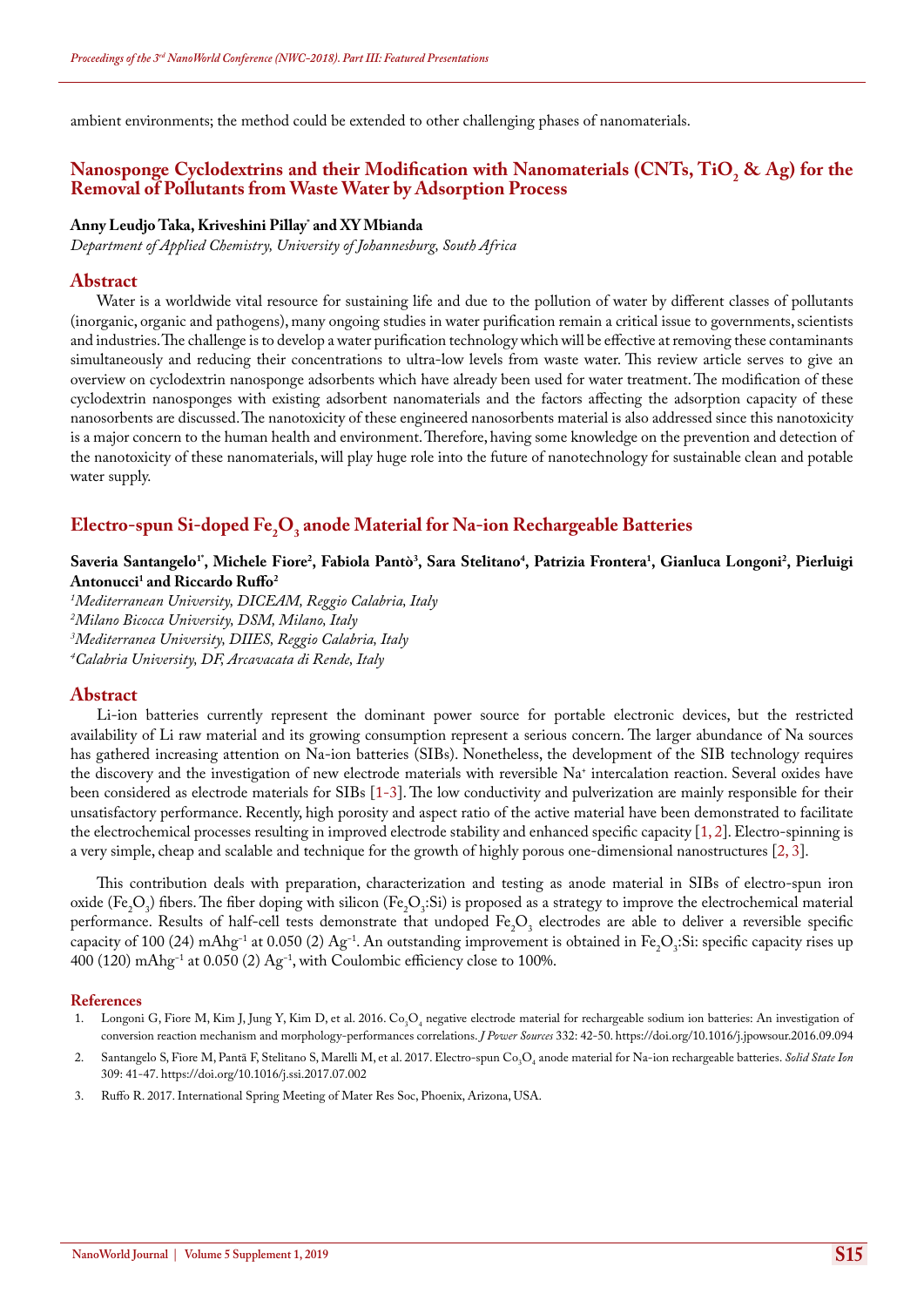# **The Phase Formation for Monodispersed Ultrathin NiPt Hollow Nanospheres**

#### **Chinping Chen1\* and Aixian Shan2**

*1 Department of Physics, Peking University, Beijing, China 2 School of Mathematics and Physics, University of Science and Technology Beijing, Beijing, China*

#### **Abstract**

Ultrathin magnetic hollow spheres of NiPt alloy have been synthesized via a mild, green, solvothermal method. The phase formation mechanisms are studied in detail. For ultra-thin shelled hollow nanospheres, with the typical shell thickness of 2~3 nm, the phase formation can be better understood by a theoretical model proposed by Erlebacher et al.[1]. It involves the presence of nano-holes over the outer shell of the nanoparticles, favoring the outflow of atoms from within the particle surface exposed to the surrounding acidic environment. On the other hand, the commonly known Kirkendall effects do not apply in the present work. They are the mechanism to the phase formations of hollow nanospheres in the high temperature reaction, or in the long-time reaction at room temperature [2-4]. The present work lays down an important base to understand the synthesis of ultra-thin shelled nanospheres in nanoscale.

#### **References**

- 1. [Erlebacher J, Margetis D. 2014. Mechanism of hollow nanoparticle formation due to shape fluctuations.](https://www.ncbi.nlm.nih.gov/pubmed/24785053) *Phys Rev Lett* 112(15): 155505. [https://doi.](https://doi.org/10.1103/PhysRevLett.112.155505) [org/10.1103/PhysRevLett.112.155505](https://doi.org/10.1103/PhysRevLett.112.155505)
- 2. [Liu Y, Chu Y, Zhuo YJ, Dong L, Li M. 2007. Controlled synthesis of various hollow Cu nano/microstructures via a novel reduction route.](https://onlinelibrary.wiley.com/doi/abs/10.1002/adfm.200600333) *Adv Funct Mater* [17\(6\): 933-938.](https://onlinelibrary.wiley.com/doi/abs/10.1002/adfm.200600333) <https://doi.org/10.1002/adfm.200600333>
- 3. [Yin YD, Erdonmez CK, Cabot A, hughes S, Alivisatos AP. 2006. Colloidal synthesis of hollow cobalt sulfide nanocrystals.](https://onlinelibrary.wiley.com/doi/abs/10.1002/adfm.200600256) *Adv Funct Mater* 16(11): 1389- [1399.](https://onlinelibrary.wiley.com/doi/abs/10.1002/adfm.200600256) <https://doi.org/10.1002/adfm.200600256>
- 4. [Wang Q, Chen S, Shi F, Chen K, Nie Y, et al. 2016. Structural evolution of solid Pt nanoparticles to a hollow PtFe alloy with a Pt-skin surface via space](https://www.ncbi.nlm.nih.gov/pubmed/27735091)[confined pyrolysis and the nanoscale kirkendall effect.](https://www.ncbi.nlm.nih.gov/pubmed/27735091) *Adv Mater* 28(48): 10673-10678. <https://doi.org/10.1002/adma.201603509>

# **Vacancies vs. Magnetic Doping for Optoelectronic Properties of Lead-halide Perovskites**

#### **Aaron Forde, Jon Vogel, Talgat Inerbaev and Dmitri Kilin\***

*Department of Chemistry and Biochemistry, North Dakota State University, Fargo, ND, USA*

#### **Abstract**

Nanostructures of lead-halide perovskite materials exhibit exceptional optoelectronic properties for photovoltaic and light emitting applications. Fabrication procedure can be accompanied by intentional or spontaneous formation of defects and doping. State of the art computational modeling of photo-induced processes in the defected and doped lead halide perovskite materials allows to identify favorable composition and morphologies responsible for optimal performance of perovskite-based devices. The nonadiabatic molecular dynamics is implemented in basis of non-collinear spin density function theory for the account of spin-orbit coupling for the non-radiative dynamics of photo-excited states [1]. The on-the-fly nonadiabatic couplings obtained from the trajectory provide parameters for density matrix equation of motion for electronic degrees of freedom of perovskite nanostructures. The dynamics of electronic degrees of freedom allows to assess range of key observables: rates of charge transfer at perovskite-to-contact nanointerface [2], role of quantum confinement for multi-exciton generation in perovskite quantum dots [3], and suppression of photoluminescence due to defect-induced trap states [4].

- 1. Han Y, Vogel DJ, Inerbaev TM, May PS, Berry MT, et al. 2018. Photoinduced dynamics to photoluminescence in Ln<sup>3+</sup> (Ln = Ce, Pr) doped β-NaYF<sub>4</sub> [nanocrystals computed in basis of non-collinear spin DFT with spin-orbit coupling.](https://www.tandfonline.com/doi/abs/10.1080/00268976.2017.1416193?journalCode=tmph20) *Mol Phys* 116(5-6): 697-707. [https://doi.org/10.1080/00268976.2](https://doi.org/10.1080/00268976.2017.1416193) [017.1416193](https://doi.org/10.1080/00268976.2017.1416193)
- 2. [Forde A, Kilin D. 2017. Hole transfer in dye-sensitized cesium lead halide perovskite photovoltaics: effect of interfacial bonding.](https://pubs.acs.org/doi/abs/10.1021/acs.jpcc.7b04961) *J Phys Chem C* 121(37): [20113-20125.](https://pubs.acs.org/doi/abs/10.1021/acs.jpcc.7b04961) <https://doi.org/10.1021/acs.jpcc.7b04961>
- 3. [Vogel DJ, Kryjevski A, Inerbaev TM, Kilin DS. 2017. Photoinduced single- and multiple- electron dynamics processes enhanced by quantum confinement](https://pubs.acs.org/doi/abs/10.1021/acs.jpclett.6b03048)  [in lead halide perovskite quantum dots.](https://pubs.acs.org/doi/abs/10.1021/acs.jpclett.6b03048) *J Phys Chem Letters* 8(13): 3032-3039. <https://doi.org/10.1021/acs.jpclett.6b03048>
- 4. [Vogel DJ, Inerbaev TM, Kilin DS. 2017. Role of lead vacancies for optoelectronic properties of lead-halide perovskites.](https://pubs.acs.org/doi/abs/10.1021/acs.jpcc.7b05375?src=recsys) *J Phys Chem C* 122(10): 5216- [5226.](https://pubs.acs.org/doi/abs/10.1021/acs.jpcc.7b05375?src=recsys) <https://doi.org/10.1021/acs.jpcc.7b05375>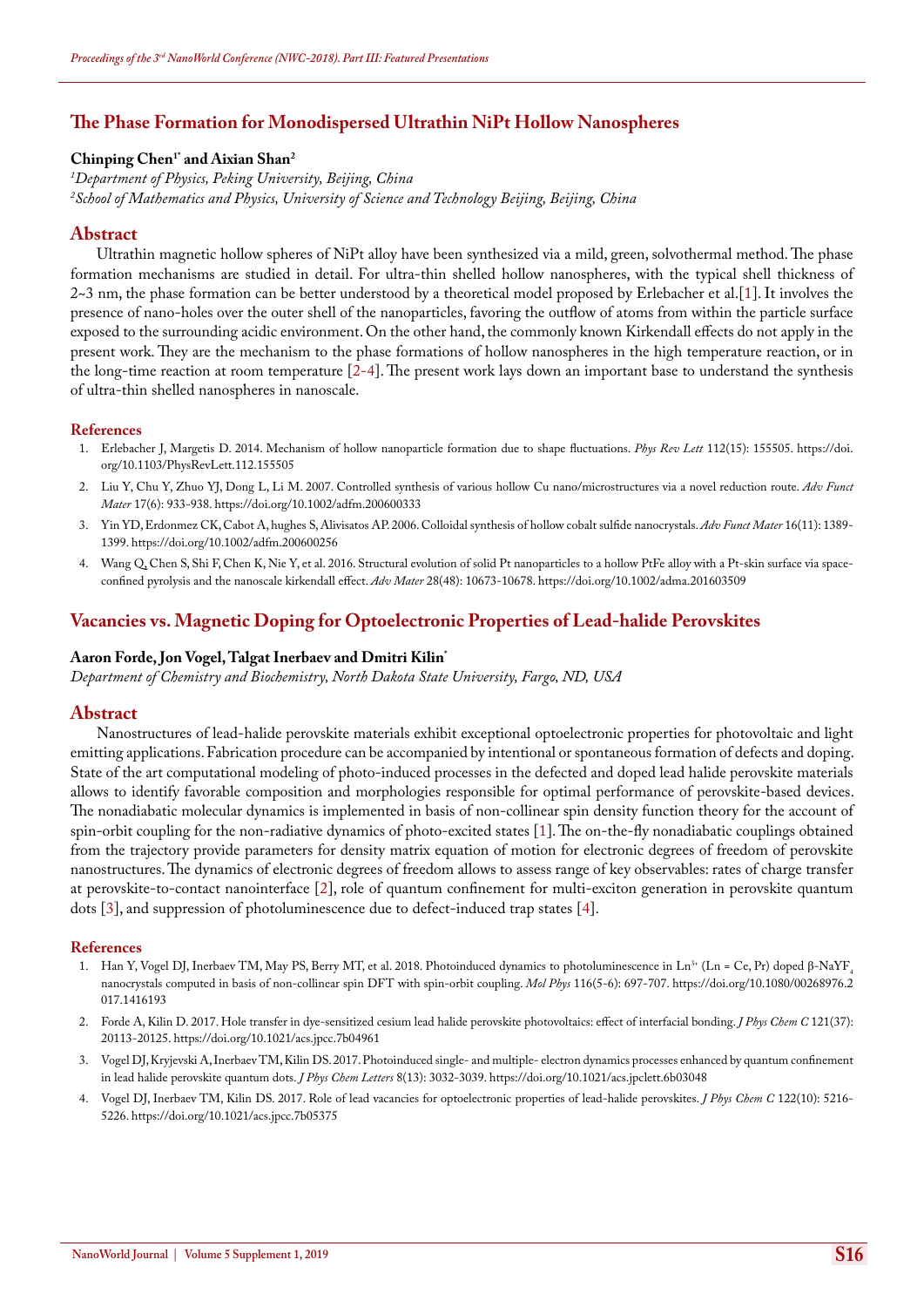# **A Facile Root of Making Nanostructures for Fabrication of Broadband Omnidirectional AntireflectiveSurfaces by Self-assembly of High Molecular Weight Block Copolymers**

Parvaneh Mokarian-Tabari<sup>1, 2</sup>', Ramsankar Senthamaraikannan<sup>1, 2</sup>, Colm Glynn<sup>2</sup>, Timothy W. Collins<sup>2</sup>, Cian Cummins<sup>1</sup>, **David Nugent3 , Colm O'Dwyer2, 4 and Michael A. Morris1**

*1 Advanced Materials and BioEngineering Research Centre (AMBER) & CRANN, Trinity College Dublin, The University of Dublin, Ireland*

*2 Department of Chemistry, University College Cork, Cork, T12 YN60, Ireland 3 Elucidare Limited, Unit 9 Caxton House, Great Cambourne, CB23 6JN, UK*

*4 Micro-Nano Systems Centre, Tyndall National Institute, Lee Maltings, Cork, T12 R5CP, Ireland*

#### **Abstract**

Nanostructured surfaces that engineer the interaction between incident light and an object are a topic of both scientific and manufacturing significance. Nature routinely produces nanostructured surfaces with fascinating properties, such as antireflective moth eyes, self-cleaning lotus leaves, colorful butterfly wings, and water harvesting desert beetles. We now understand such properties and can mimic some of these natural structures in the laboratory. However, these synthetic structures are limited in the real industrial world since they are not easily mass produced over large areas due to the limited scalability of current technologies such as UV-lithography, the high cost of infrastructure and the inability to pattern non-planar surfaces. Here, we report a solution process based on high molecular weight block copolymers (BCP) self-assembly that allows the fabrication of sub-wavelength structures on large areas of optical and curved surfaces with feature sizes and spacings designed to efficiently scatter visible light. Si nanopillars (SiNPs) with diameters of ~115 ± 19 nm, periodicity of 180 ± 18 nm and aspect ratio of 2-15 show a reduction in reflectivity by a factor of 100, < 0.16% between 400-900 nm at AOI 30°. Significantly, the reflectivity remains below 1.75% up to incident angles of 75°. The BCP nano-patterning capabilities avoid previous 'inherent' size limitations, make exceptional surfaces for improved transparency, light focusing, antireflection and for tuning photon absorption for a variety of applications on a wide range of surfaces, materials and non-planar substrates. This technique facilitates fabrication of a high density ordered array of nanopillars with tunable height, which are easily scalable and can be formed at low temperature. Compared to nanocones and other 'black' silicon layers, broadband antireflection coatings may now be possible for flexible PVs, solar cell technologies, and for broadband elimination of reflection of high quality glass optics.

# **OptiNanoPro: Novel Nanocomposites and Nanocoatings and their Applications in Solar Panel Processing Lines**

## **Amparo Verdu1\*, David Galan1 and Elodie Bugnicourt2**

*1 Bioinicia S.L., Spain 2 IRIS Innovacio i Recerca Industrial i Sostenible S.L., Spain*

#### **Abstract**

In terms of solar energy, contributing to the multifunctionality and efficiency of solar panels, nanocomposites and nanocoatings are of relevance either in the photoactive layers, in protective layers, or on the surface of the solar panels. The electro-hydrodynamic processing (EHDP) techniques are of particular interest as an alternative to conventional deposition and coating techniques since the latter ones require a controlled pressure and temperature environments. Compared to other deposition techniques, electrospray deposition (ESD) offers the advantage of a high deposition efficiency (up to 80%) and a reduction of the process steps. The EHDP has been applied in several fields, mostly at a lab or a pilot scale. Although there have been some industrial efforts to scale up the electrospinning process, it has only been more recently that both techniques, i.e., electrospinning and electrospraying, have been scaled up via multinozzle injectors to an industrial level through companies such as Bioinicia S.L. Through OptiNanoPro project nano-enhanced coating has been applied by electrospinning. This technology has been used to obtain both self-cleaning OPVs and product repellent surfaces (with tailored repellence to selected liquids) for easy emptying packaging. Bioinicia S.L. has achieved materials with tailored polarity including super hydrophobic properties but also amphiphobic ones, a quite peculiar behavior that is much less reported in the literature. The process required a novel multistep approach that has been patented by Bioinicia S.L. on how to use electro-hydrodynamic processes for obtaining stable layers with target characteristics.

## **Interfacial Engineering of Semiconductor Hybrids for Water Oxidation**

#### **Yan-Gu Lin**

*Scientific Research Division, National Synchrotron Radiation Research Center, Hsinchu, Taiwan*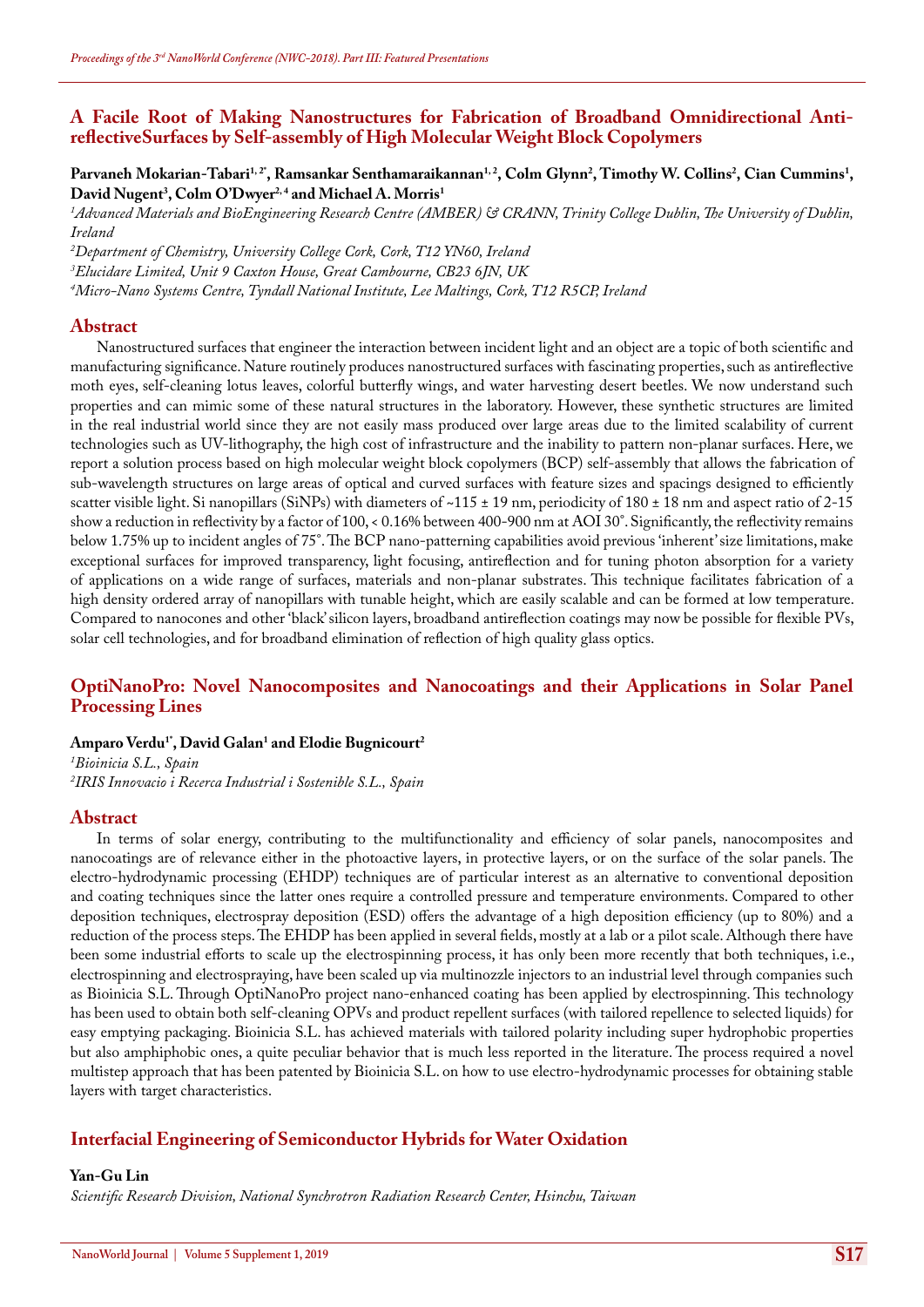Sunlight is a clean, renewable and abundant energy source on the earth. Its conversion to hydrogen has been considered an ideal solution to counter the depletion and environmental problems of fossil fuels. Photoelectrochemical (PEC) water splitting is an ideal technology for the purpose, since  $H_2$  could be produced directly from abundant and renewable water and solar light from the process. The key to the technology is photoelectrodes made of small band gap semiconductors of photocatalytic properties. The materials should have high efficiency, high stability, and low cost. In addition of the discovery of new materials, the structure and morphology of the known materials could be controlled to enhance the performance of the photoelectrodes. In this talk, the concepts of materials design and their examples will be proposed for efficient photoelectrodes of PEC cells for visible light water splitting. Particularly, We will discuss the material designs including i) p-n heterojunction photoanodes for effective electron-hole separation, ii) electron highway to facilitate interparticle electron transfer, iii) metal or anion doping to improve conductivity of the semiconductor and to extend the range of light absorption, iv) one-dimensional nanomaterials to secure a short hole diffusion distance and vectoral electron transfer, and v) loading co-catalysts for facile charge separation.

# **Molecular Engineering of Side Chain Architecture of Conjugated Polymers Enhances Performance of Photovoltaics by Tuning Ternary Blend Structures**

## **Yu-Che Lina1 , Hao-Wen Chenga1 , Yu-Wei Su2 , Bo-Hsien Lin1 , Yi-Ju Lu1 , Chung-Hao Chen1 , Hsiu-Cheng Chen1\*, Yang Yang3 and Kung-Hwa Weia1**

*1 Department of Materials Science and Engineering, National Chiao Tung University, Hsinchu, Taiwan*

*2 Department of Chemical Engineering, Feng Chia University, Taichung, Taiwan*

*3 Department of Material Science and Engineering, University of California, Los Angeles, CA, USA*

#### **Abstract**

Here, we adopted a systemic approach of not only using the same donor chemical units in the two donor-acceptor (D/A) conjugated polymers with complementary light absorption (energy band gaps) but also varying the side chains architectures as a means of tuning the packing of these semi-planar conjugated polymers, thereby influencing the carrier transport and optimizing the PCE. We employed linear, branch and mixed linear-and-branch side-chain attached benzooxadiazole (BO) as the acceptor (A) units in poly[benzodithiophene-thiophene-benzooxadiazole] (PBDTTBO) conjugated polymers and monitored their interactions with poly[benzodithiophene-fluorothienothiophene] (PTB7-TH), both of which featured the same benzodithiophene (BDTT) donor (D) units. We found that incorporating a minor amount (10%) of D/A conjugated PBDTTBO with such side chains into the PTB7-TH with a fullerene allowed us to tune the packing of the two polymers and, thereby, enhance the PCEs of corresponding ternary blend devices; the PCE of the ternary blend device incorporating PBDTTBO with two branched-side chains, PTB7-TH, and PC<sub>71</sub>BM increased to 11.4% from 9.0% for the device incorporating only the binary blend of PTB7-TH and  $PC_{7}$ BM—a relative increase of more than 25%. This approach of using side chain engineering to tune the structure of a minor conjugated polymer and, thus, influence the packing of another major conjugated polymer that features the same donor chemical units appears to be an effective means of preparing highly efficient polymer cells.

# $NIR$ - $\rm{Responsive}$   $\rm{Photocatalytic}$   $H_{\rm{2}}$   $\rm{Generation}$  over  $\rm{NaYF}_{\rm{4}}$ : $\rm{Yb}, \rm{Im/C}_{\rm{3}}$  $N_{\rm{4}}$   $\rm{NTs}$

#### **Yuxiang Zhu\* and Yijiao Jiang**

*School of Engineering, Macquarie University, Sydney, Australia*

#### **Abstract**

The generation of hydrogen from water splitting using sunlight by employing semiconductor photocatalysis is expected to be a solution of global energy and environmental issues. Recently, graphitic carbon nitride nanotubes (C<sub>3</sub>N<sub>4</sub> NTs), a fascinating conjugated polymer, has become a new research hotspot and attracted tremendous attentions as a metal-free and visible-lightresponsive photocatalyst in the field of solar-energy conversion. How to effectively utilize infrared light is challenging as it occupies about 50 % of solar irradiation. In this work, a new  $\text{NaYF}_4$ :Yb,Tm/C<sub>3</sub>N<sub>4</sub> NTs composite fabricated through a PVPassisted surface coating was firstly applied in photocatalytic  ${\rm H_2}$  production under near-infrared (NIR) irradiation.

NaYF4 :Yb,Tm nanoparticles with optimal doping ratio of lanthanide ions was selected based on the light absorbance of  $C_3N_4$  NTs and H<sub>2</sub> generation over  $C_3N_4$  NTs under different monochromatic light. It was revealed that this nanostructure improved the upconversion UV visible energy transfer, thus enhanced  $H_2$  evolution performance. The energy transfer process between NaYF<sub>4</sub>:Yb,Tm and C<sub>3</sub>N<sub>4</sub> were investigated to explore the nature of NIR-responsive photocatalysis of NaYF<sub>4</sub>:Yb,Tm/  $C_3N_4$  NTs. Our discovery highlights the potential of developing NIR-driven structural design of photocatalysts for energy and environmental-related applications.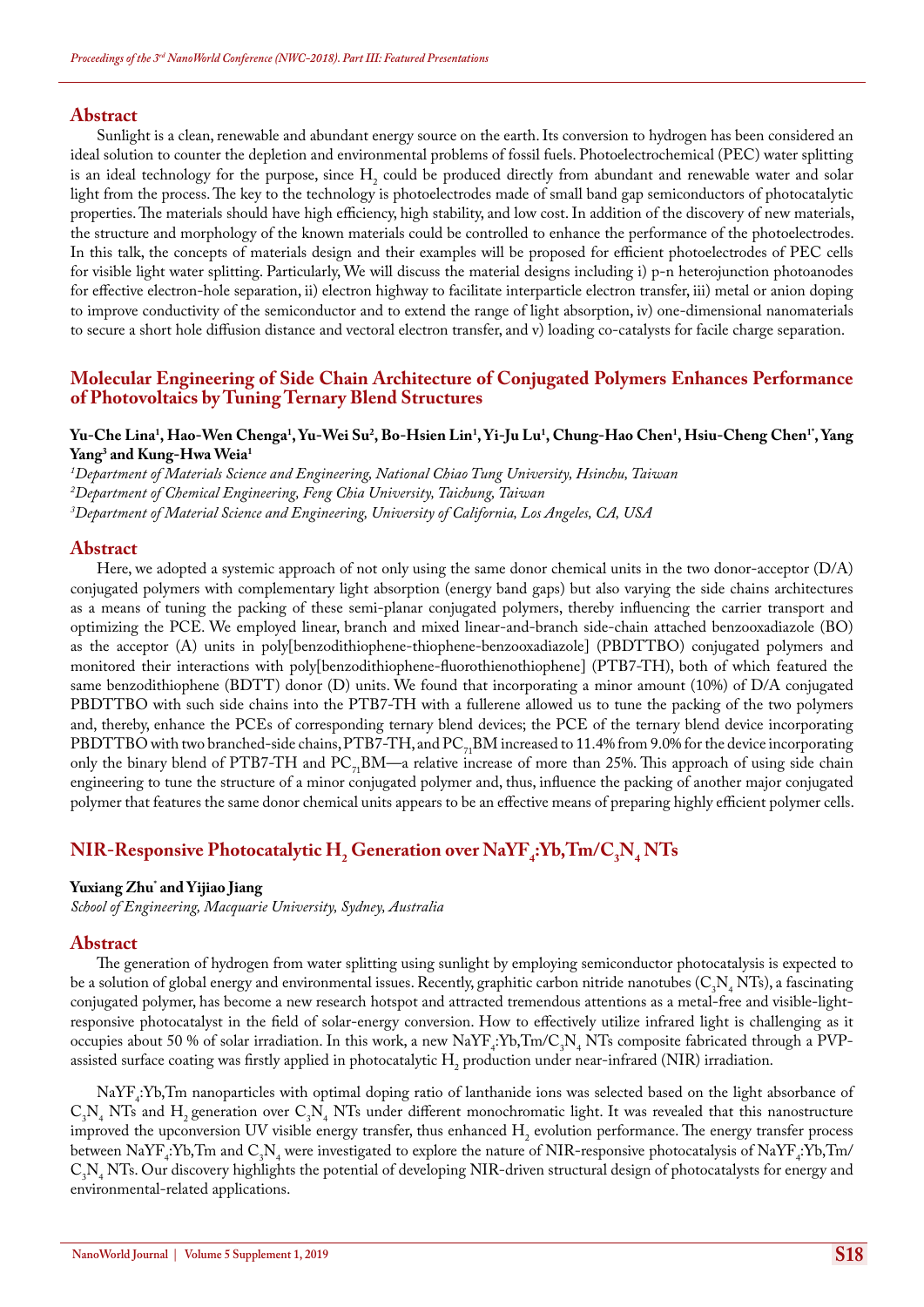# **Photocatalytic Activity of Ce Doped ZnO Films Prepared by Sol Gel Spin Coating Technique**

## **Sonik Bhatia1 and Neha Verma1, 2\***

*1 Department of Physics, Kanya Maha Vidyalaya, Jalandhar, India 2 IKG Punjab Technical University, Kapurthala, India*

#### **Abstract**

The aim of present study is to enhance the photocatalytic efficiency of Ce doped ZnO films. Herein, different concentrations (1.0 at.wt%, 1.5 at.wt%, 2.0 at.wt%, 2.5 at.wt%) were used as dopants. Ce doped ZnO films were synthesized by sol gel spin coating technique on to the sapphire substrates. The prepared films were annealed at 550 °C for 2.5 hours. The prepared films were characterized by various techniques in term of structural, morphological, optical and photocatalytic properties. The detailed characterization confirmed the excellent crystallinity and revealed that ZnO nanoparticles had a hexagonal wurtzite structure with preferred orientation along (101) plane. Morphology of these films was carried using FESEM images and its rods- shaped morphology has high surface to volume ratio which is related to regular growth of crystalline grains with the grain size in the range of 30-60 nm. Raman peaks indicates the tensile stress existed in Ce-ZnO films. Further, the prepared Ce-doped ZnO films were used as photocatalyst application for photodegradation of methyl orange dye. The percentage degradation of Cedoped ZnO films were found to be improved with increased Ce concentration from 1.0%-2.0% and further increase in Ce concentration doesn't lead to enhancement in percentage degradation. The optimum concentration is of 2.0 at.wt% exhibited almost complete photodegradation in 60 min under UV illumination. Kinetic studied revealed that all the Ce doped ZnO films follow first order kinetics. The value of pseudo first order constant was found to be maximum  $0.05960$  (min) $^{\text{-1}}$  for  $\text{C}_3\text{-} \text{ZnO}$ .

# **Nanotechnology and Nanosciences Session (Nano-Electronics)**

## **Anatomy of Spin-Orbit Phenomena in Nanostructures Comprising Ferromagnetic and Nonmagnetic Materials for Advancing Spintronic Applications**

#### **Mairbek Chshiev**

*SPINTEC, Univ. Grenoble Alpes, CEA-INAC, CNRS, Grenoble, France*

#### **Abstract**

Theoretical insights are provided into spin-orbit coupling based phenomena such as perpendicular magnetic anisotropy (PMA) [1-5] and Dzyaloshinskii-Moriya interaction (DMI) [6-9] at interfaces comprising transition metal and insulator, metal or graphene. First, the nature of PMA at  $Fe | MgO$  interfaces is unveiled by evaluating the orbital and layer resolved contributions to magnetic anisotropy in Fe/MgO interfaces and MTJs with different interfacial conditions [1-3]. Mechanisms of the optimization of the effective anisotropy as well as of its electric field control are discussed [3-5]. Next, the main features and microscopic mechanisms of DMI behavior are elucidated in Co/Pt and other Co/NM bilayers [6]. Furthermore, several approaches for DMI enhancement and manipulation will be presented including, in particular, physical mechanisms of DMI behavior in Pt/Co/MgO structures [7, 8] allowing observation of room temperature skyrmions [8]. The behavior of PMA and DMI will then be addressed for nanostructures comprising Co/graphene interfaces [4, 9] which may be of strong interest for graphene spintronics [10]. Finally, the mechanisms inducing the magnetism in graphene via magnetic insulators (MIs) proximity effect will be discussed including four cases of different magnetic insulators were studied: EuO, EuS, Cobalt Fe<sub>2</sub>O<sub>4</sub> as well as yttrium iron garnet (YIG) [11, 12].

- 1. [Dieny B, Chshiev M. 2017. Perpendicular magnetic anisotropy at transition metal/oxide interfaces and applications.](https://journals.aps.org/rmp/abstract/10.1103/RevModPhys.89.025008) *Rev Mod Phys* 89: 025008. [https://](https://doi.org/10.1103/RevModPhys.89.025008) [doi.org/10.1103/RevModPhys.89.025008](https://doi.org/10.1103/RevModPhys.89.025008)
- 2. [Yang HX, Chshiev M, Dieny B, Lee JH, Manchon A, et al. 2011. First-principles investigation of the very large perpendicular magnetic anisotropy at Fe/](https://journals.aps.org/prb/abstract/10.1103/PhysRevB.84.054401) [MgO and Co/MgO interfaces.](https://journals.aps.org/prb/abstract/10.1103/PhysRevB.84.054401) *Phys Rev B* 84: 054401. <https://doi.org/10.1103/PhysRevB.84.054401>
- 3. [Hallal A, Dieny B, Chshiev M. 2014. Impurity-induced enhancement of perpendicular magnetic anisotropy in Fe/MgO tunnel junctions.](https://journals.aps.org/prb/abstract/10.1103/PhysRevB.90.064422) *Phys Rev B* 90: [064422.](https://journals.aps.org/prb/abstract/10.1103/PhysRevB.90.064422) <https://doi.org/10.1103/PhysRevB.90.064422>
- 4. [Yang H, Vu AD, Hallal A, Rougemaille N, Coraux J, et al. 2015. Anatomy and giant enhancement of the perpendicular magnetic anisotropy of cobalt](https://pubs.acs.org/doi/abs/10.1021/acs.nanolett.5b03392)[graphene heterostructures.](https://pubs.acs.org/doi/abs/10.1021/acs.nanolett.5b03392) *Nano Lett* 16(1): 145-151. <https://doi.org/10.1021/acs.nanolett.5b03392>
- 5. [Ibrahim F, Yang HX, Hallal A, Dieny B, Chshiev M. 2016. Anatomy of electric field control of perpendicular magnetic anisotropy at Fe/MgO interfaces.](https://journals.aps.org/prb/abstract/10.1103/PhysRevB.93.014429)  *Phys Rev B* [93: 014429.](https://journals.aps.org/prb/abstract/10.1103/PhysRevB.93.014429) <https://doi.org/10.1103/PhysRevB.93.014429>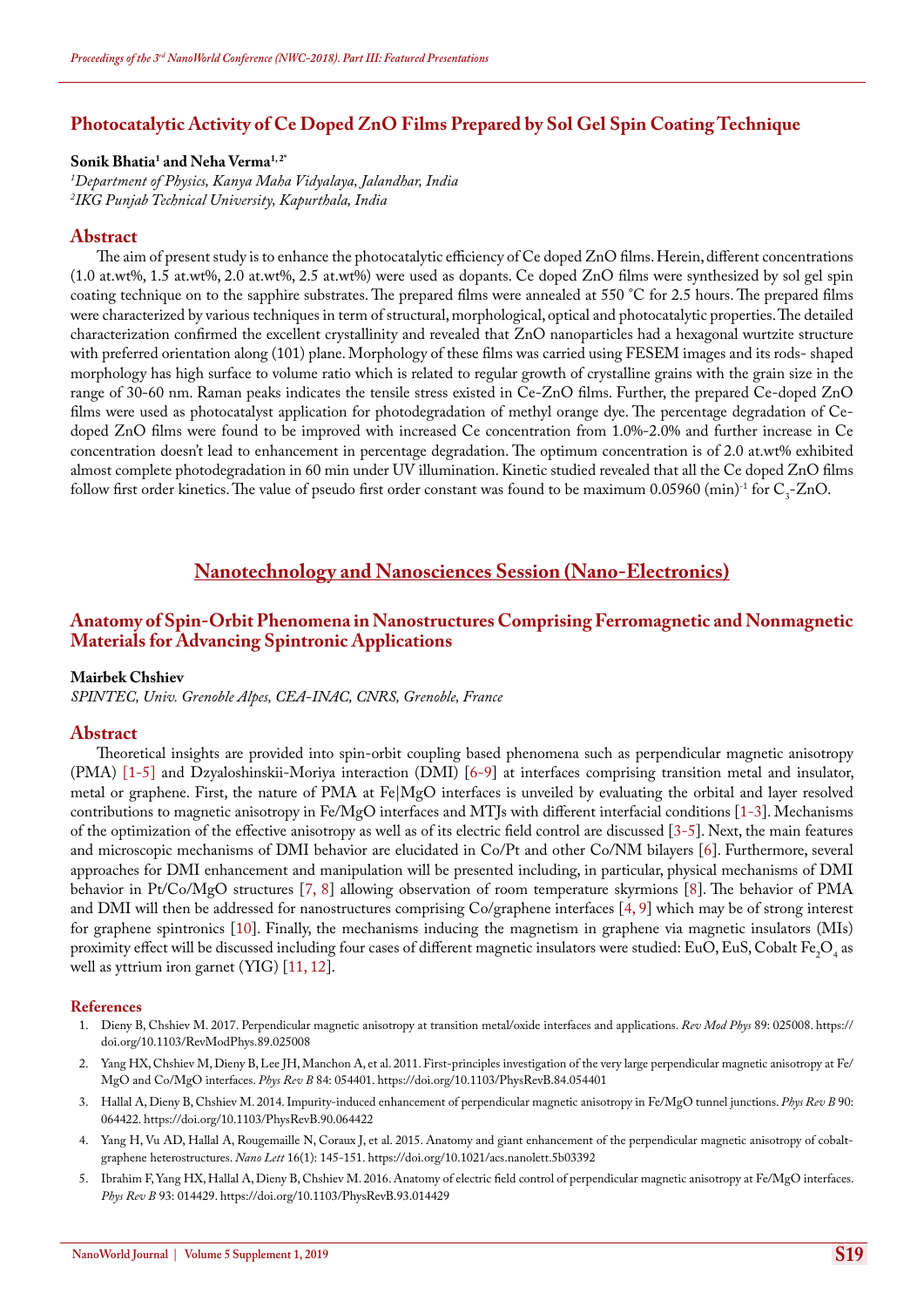- 6. [Yang H, Thiaville A, Rohart S, Fert A, Chshiev M. 2015. Anatomy of dzyaloshinskii-moriya interaction at Co/Pt interfaces.](https://journals.aps.org/prl/abstract/10.1103/PhysRevLett.115.267210) *Phys Rev Lett* 115(26): [267210.](https://journals.aps.org/prl/abstract/10.1103/PhysRevLett.115.267210) <https://doi.org/10.1103/PhysRevLett.115.267210>
- 7. [Yang H, Boulle O, Cros V, Fert A, Chshiev M. 2016. Controlling dzyaloshinskii-moriya interaction via chirality dependent layer stacking, insulator](https://arxiv.org/abs/1603.01847)  [capping and electric field. arXiv: 1603.01847.](https://arxiv.org/abs/1603.01847)
- 8. [Boulle O, Vogel J, Yang H, Pizzini S, de Souza Chaves D et. al. 2016. Room-temperature chiral magnetic skyrmions in ultrathin magnetic nanostructures.](https://www.ncbi.nlm.nih.gov/pubmed/26809057)  *Nat Nanotechnol* [11\(5\): 449-454.](https://www.ncbi.nlm.nih.gov/pubmed/26809057) <https://doi.org/10.1038/nnano.2015.315>
- 9. [Yang H, Chen G, Cotta AAC, N'Diaye AT, Nikolaev SA, et al. 2017. Significant Dzyaloshinskii-Moriya interaction at graphene-ferromagnet interfaces](https://arxiv.org/abs/1704.09023)  [due to Rashba-effect. arXiv: 1704.09023.](https://arxiv.org/abs/1704.09023)
- 10. [Roche S, Åkerman J, Beschoten B, Charlier JC, Chshiev M, et al. 2015. Graphene spintronics: the European flagship perspective.](http://iopscience.iop.org/article/10.1088/2053-1583/2/3/030202) *2D Materials* 2(3): [030202.](http://iopscience.iop.org/article/10.1088/2053-1583/2/3/030202) <https://doi.org/10.1088/2053-1583/2/3/030202>
- 11. [Yang HX, Hallal A, Terrade D, Waintal X, Roche S, et al. 2013. Proximity effects induced in graphene by magnetic insulators: first-principles calculations](https://journals.aps.org/prl/abstract/10.1103/PhysRevLett.110.046603)  [on spin filtering and exchange-splitting gaps.](https://journals.aps.org/prl/abstract/10.1103/PhysRevLett.110.046603) *Phys Rev Lett* 110: 046603. <https://doi.org/10.1103/PhysRevLett.110.046603>
- 12. [Hallal A, Ibrahim F, Yang H, Roche S, Chshiev M. 2017. Tailoring magnetic insulator proximity effects in graphene: first-principles calculations.](http://iopscience.iop.org/article/10.1088/2053-1583/aa6663) *2D Materials* [\(2\): 025074.](http://iopscience.iop.org/article/10.1088/2053-1583/aa6663) <https://doi.org/10.1088/2053-1583/aa6663>

## Plasmonic In<sub>2</sub>O<sub>3</sub> Nanocrystals as Multifunctional Materials: The Role of Dopant, Phase, and **Electronic Structure**

## **Pavle V. Radovanovic\* , Penghui Yin, Hanbing Fang, Yi Tan and Manu Hegde**

*University of Waterloo, Canada*

#### **Abstract**

Synthesis, properties, and applications of gold and silver nanostructures with tunable localized surface plasmon resonances (LSPRs) have been a subject of intense investigation over the past decade. The focus on these noble metal plasmonic nanomaterials stems from their facile synthesis, relative stability, and the visible-range LSPR. However, among other drawbacks, these nanostructures are also costly for large-scale applications and exhibit high degree of optical losses due to electronic transitions. Consequently, doped transparent semiconductor and metal oxide nanocrystals have emerged as a new class of unconventional plasmonic materials. In this talk I will present the results of our recent work on colloidal indium oxide-based plasmonic nanocrystals, including structure-dependent plasmonic properties. I will also discuss colloidal synthesis and spectroscopic properties of several new plasmonic nanocrystal systems based on  $In_2O_3$  and comparative investigation of their electronic structure using combined Drude-Lorenz model and density functional theory. Application of these colloidal mid-IR plasmonic nanocrystals will also be discussed. I will specifically focus on our recent results on robust electron polarization in degenerately-doped  $\ln_2\Omega_3$  nanocrystals, enabled by non-resonant coupling of cyclotron magnetoplasmonic modes with the nanocrystal exciton.

## **Hydrogenated Graphene for Surface Engineering and Transfer**

#### **Keith E. Whitener Jr.\* , Woo K. Lee, Rory Stine, Jeremy T. Robinson, Nabil D. Bassim, Rhonda M. Stroud and Paul E. Sheehan**

*U.S. Naval Research Laboratory, Washington, D.C., USA*

#### **Abstract**

Chemical functionalization dramatically alters the chemical and physical properties of graphene. For instance, extensive hydrogenation of graphene using a dissolving metal reduction essentially eliminates the material's electronic conductivity, but graphene can be recovered cleanly through either thermal annealing or mild chemical oxidation [1]. Partially hydrogenated graphene exhibits room temperature ferromagnetism by introducing unpaired spin centers onto the lattice [2]. Hydrogenating graphene also weakens the van der Waals force between graphene and substrate; as a result, hydrogenated graphene delaminates cleanly from a substrate, and we have used this feature to transfer chemical and physical properties of the functionalized graphene surface intact from one substrate to another. By combining this delamination with the reversibility of hydrogenation, we have developed a transfer protocol for chemical-vapor deposited (CVD) graphene that avoids polymers and chemical etchants, resulting in an ultraclean graphene surface, as corroborated by spectroscopy and optical and electron microscopy [3].

- 1. [Whitener Jr KE, Lee WK, Campbell PM, Robinson JT, Sheehan PE. 2014. Chemical hydrogenation of single-layer graphene enables completely](https://www.sciencedirect.com/science/article/pii/S0008622314001493)  [reversible removal of electrical conductivity.](https://www.sciencedirect.com/science/article/pii/S0008622314001493) *Carbon* 72: 348-353. <https://doi.org/10.1016/j.carbon.2014.02.022>
- 2. [Lee WK, Whitener KE, Robinson JT, Sheehan PE. 2015. Patterning magnetic regions in hydrogenated graphene via e-beam irradiation.](https://www.ncbi.nlm.nih.gov/pubmed/25594531) *Adv Mater* 27: [1774-1778.](https://www.ncbi.nlm.nih.gov/pubmed/25594531) <https://doi.org/10.1002/adma.201404144>
- 3. [Whitener Jr KE, Lee WK, Robinson JT, Bassim ND, Stroud RM, et al. 2016. Transfer of chemically modified graphene with retention of functionality](https://pubs.acs.org/doi/10.1021/acs.nanolett.5b05073)  [for surface engineering.](https://pubs.acs.org/doi/10.1021/acs.nanolett.5b05073) *Nano Lett* 16(2): 1455-1461. <https://doi.org/10.1021/acs.nanolett.5b05073>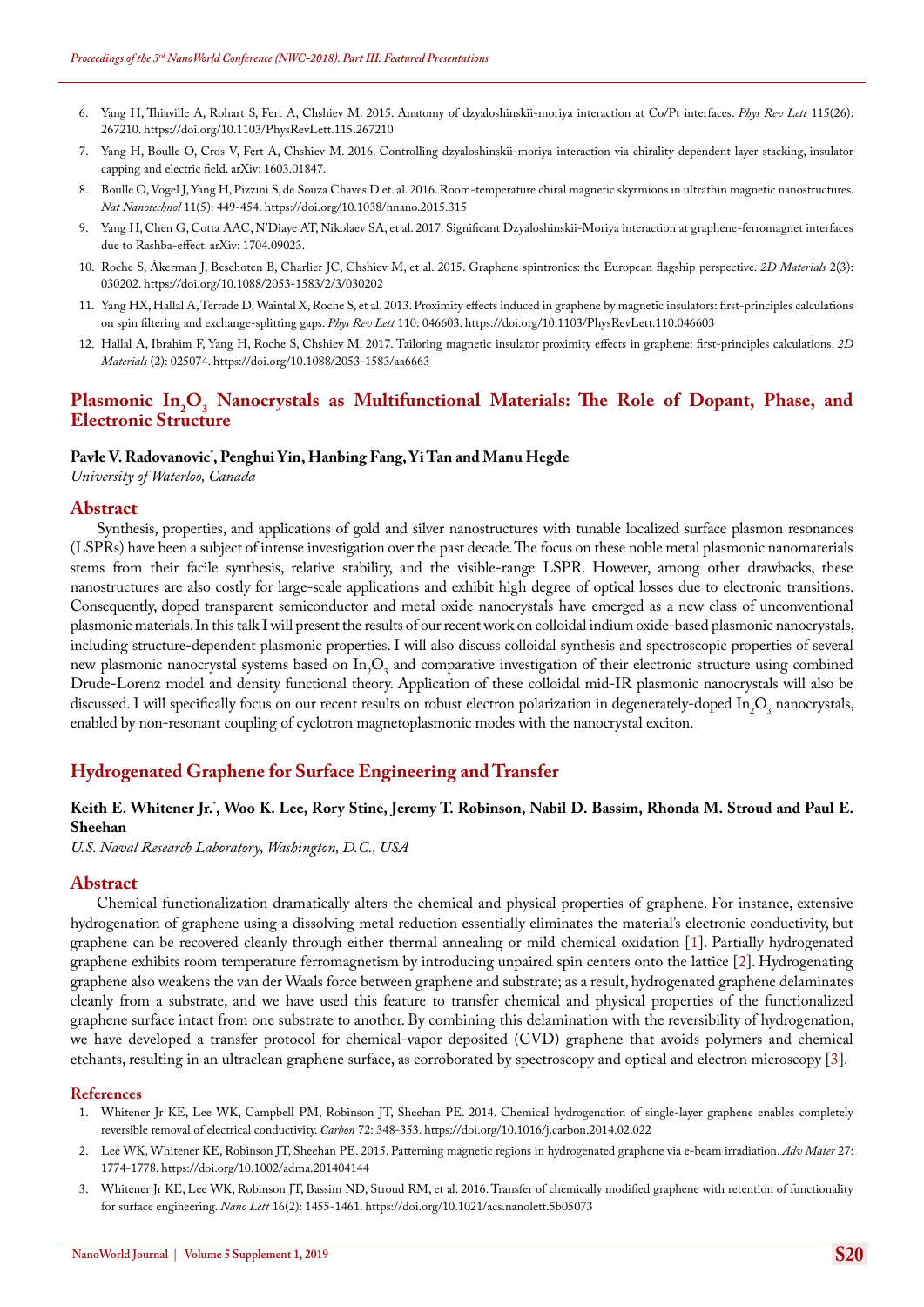# **Role of Anionic Surface Ligands in Photophysics of Quantum Dots**

#### **Svetlana Kilina**

*North Dakota State University, Fargo, ND, USA*

### **Abstract**

We present several examples, where calculations based on density functional theory (DFT) succeed in providing insights into photophysical properties of quantum dots (QDs) allowing for explanations of experimental observables sensitive to surface defects and ligand passivation. Thus, our calculations reveal much more complicated exchange mechanism of the native surface ligands of CdSe QDs with phenyl-dithiocarbamates (PTCs) as it was thought before. PTCs decompose during exchange with native ligands, while only a small portion of deprotonated PTCs covalently bounds to the Cd-enriched surface. Additionally, the surfaces of CdS and CdSe QDs facilitate deprotonation of thiol ligands to thiolate with proton attached to surface S or Se. However, full deprotonation results in thiolate-localized midgap trap states, while 1:1 mixture of thiols and thiolates/H on the QD surface increase intensity of the lowest energy states. Our calculations also reveal that attachment of the hydride to Se sites results in strong distortions of Cd-Se bounds leading to 'cleaning' out of extra Se ions from the QD surface (in a form of SeH<sub>2</sub> gas) and eliminating Se-associated trap states. On the other hand, adsorption of H- on Cd, when the surface is enriched by metal ions, results in blueshifted lower-energy transitions with very high oscillator strength, which likely responsible for experimentally observed emission enhancement of CdSe QDs treated by hydrides. Overall, our calculations provide insights into the surface chemistry of QDs and offering guidance for controlling optical response of nanostructures by means of ligand engineering.

# Preparation of New Core-shell Type cLiYF<sub>4</sub>: Yb<sup>3+</sup>/Er<sup>3+</sup>/Ho<sup>3+</sup>/Tm<sup>3+</sup>@LiYF<sub>4</sub>: Yb<sup>3+</sup> Upconversion **Nanoparticles for Biomedical Applications**

#### **Tzong-Liu Wang\* , Yueh-Chi Chung and Cheng-Hsien Wu**

*Department of Chemical and Materials Engineering, National University of Kaohsiung, Taiwan, China*

#### **Abstract**

In this study, the new core/shell type of the upconversion nanoparticles (UCNPs)  $LiYF_4:Yb^3+Er^3+Tm^3+Ho^3+@LiYF_4:Yb^3+$ were successfully synthesized. By varying the composition and concentration of the activators (including Er<sup>3+</sup>, Ho<sup>3+</sup>, Tm<sup>3+</sup>) and the concentration of the sensitizer  $Yb^{3+}$  in the shell, the effect of the intensity of luminescence with the activators and the sensitizer could be compared. Dynamic light scattering (DLS) measurement exhibited that the particle sizes before coated with the shell was about 60-70 nm, and the size was about 90-100 nm after coated with the shell. Photoswitch tests revealed that the spiropyran molecules were successfully coordinated to the oleic acid-coated UCNPs. After irradiated with UV light, spiropyran was converted to merocyanine. It was found that the absorption band around 580 nm of merocyanine overlapped with the 540 nm emission band of the UCNPs. Photoluminescence (PL) measurements confirmed that the merocyanine form located on UCNPs could quench the green-light emission of the UCNPs through the Fluorescence Resonance Energy Transfer (FRET). In the biosensing test of the UCNPs, it was found that the fluorescence intensity of the UCNPs was quenched by the formation of electron-holes on the surface of UCNPs, hence the fluorescence intensity of the UCNPs decreased with the increase of the concentration of Hg<sup>2+</sup>. After adding glutathione (GSH) to the above solution, the S-Hg<sup>2+</sup> complexes were formed, and the concentration of Hg<sup>2+</sup> was reduced. Therefore, the intensity of the fluorescence increased with the increase of the concentration of GSH.

## **Applications of Four-dimensional Electron Microscopy in Nanomaterials**

#### **Jau Tang**

*Institute of Technological Sciences, Wuhan University, Wuhan, China*

#### **Abstract**

Using 4D electron microscopy by combining the nanometer spatial resolution of electron microscopy with the femtosecond temporal resolution of fs laser pulses and electron pulses we have investigated ultrafast phenomena of nanomaterials. Our goals are to elucidate their structures, dynamics and novel physical properties for potential applications in solving important energy, environment and biomedicine related issues. In one of our Science papers, we applied ultrafast scanning electron microscopy (USEM) to study photoinduced carrier dynamics across semiconductor p-n junctions. We observed fast charge separation of electrons and holes at the p-n junction and their extremely fast ballistic dynamics, contrary to the familiar diffusive carrier transport. We attributed such observed phenomena to slow electron-phonon collision time on the surface and also to polaritydependent gating mechanism at the junction. In our other Science and also Science Advances papers, we demonstrated novel applications of ultrafast transmission electron microscopy (UTEM) of nanoparticles in liquid solution. We have discovered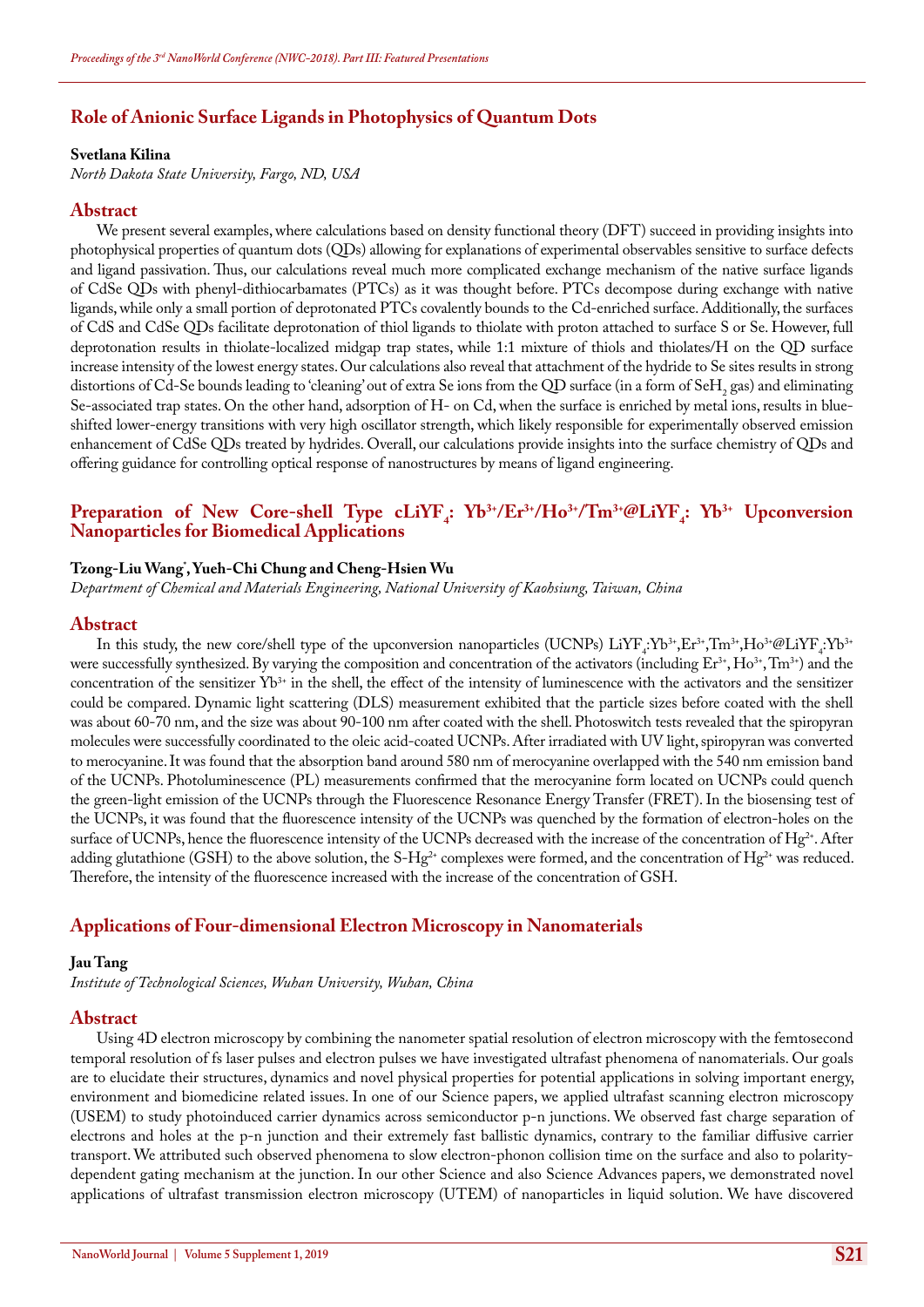very fast anomalous Brownian motion of gold nanoparticles upon fs laser excitation. Unlike the well-known Einstein's theory of Brownian motion with linear time dependence for the mean square displacement, the observed dynamics exhibits several kinds of power time dependence, covering ballistic, super-diffusion as well as the normal diffusion regimes. Moreover, the corresponding diffusion constant is four orders of magnitude greater than same nanoparticles in the absence of laser excitation. We elucidated the impulsive driving forces on gold nanoparticles as caused by water vapor nanobubbles generated by pulsed laser heating. In another work published recently in Angew. Chemje Int. we applied the PINEM (photon-induced near field electron microscopy) technique to investigate human cancer cells. We could unfold the protein receptor conformations on the surface of cancer cell membranes which are characteristically different from the normal cells. We have also used 4D electron diffraction, published much earlier in Nature Comm., we demonstrated that the whole crystallization processes of a  $TiO_2$  thin film, from melt, via nucleation to crystal formation, could be visualized and investigated during the crystal growth.

## **Glucose Sensing and Bioenergy Harnessing**

#### **Gymama Slaughter**

*Bioelectronics Laboratory, University of Maryland, Baltimore County, MD, USA*

#### **Abstract**

We describe herein the construction of a glucose biosensor system that senses glucose without the use of potentiostat and harness usable electrical energy from glucose to power a digital electronic device simultaneously. This system is powered by a single enzymatic glucose biofuel cell comprising a highly dense mesh network of multi-walled carbon nanotubes and enzymes that results in the immobilization and direct electrical connection of the enzymes. The bioanode is functionalized with pyroloquinoline quinone glucose dehydrogenase, while the biocathode is functionalized with bilirubin oxidase. The glucose biofuel cell assembly and its performance were investigated under physiological conditions (pH 7.4 and 37 °C) at which a maximum open circuit voltage of 548.2 mV, short circuit current density of 7.19 mA/cm<sup>2</sup> and peak power density of 1.475 mA/cm2 were obtained in 20 mM glucose. The nominal electrical power generated from the single glucose biofuel cell (~ 548 mV) was amplified to 3.2 V using a two stage electrical power amplification circuit and a capacitive element functioning as a glucose transducer. The self-powered glucose biosensor exhibited a linear dynamic range of 1 mM 45 mM and a high sensitivity of 92.51 Hz/cm<sup>2</sup>.mM when simultaneously sensing glucose and powering a glucometer. Additionally, the system demonstrated excellent operational stability over a 53-day period.

# **Sub-20 nm Corner Lithography Based on Digital Etching of a-Si**

## $\bf{E}$ rwin Berenschot<sup>1</sup>, Christiaan Bruinink<sup>2</sup>, Roald Tiggelaar<sup>2</sup>, Han Gardeniers<sup>1</sup> and Niels Tas<sup>1</sup>'

*1 Faculty of Science and Technology, University of Twente, The Netherlands 2 NanoLab, MESA+ Institute for Nanotechnology, University of Twente, The Netherlands*

## **Abstract**

Corner lithography is an emerging 3D-nanopatterning technique, with demonstrated use in the wafer-scale fabrication of nanofluidic devices (e.g., fluidic probes for SPM, particle and cell traps, micro-mixers) [1-4], and potential use in NEMS, nanoelectronics and energy storage and conversion devices. In its most basic form it consists of a combination of conformal deposition and isotropic thinning of the deposited layer, leaving residues in sharp concave corners. These residues can be used as structural material, or as mask material in a subsequent etching or LOCOS based inversion step. In a self-multiplying fabrication scheme it has been used for the fabrication of octahedral 3D-fractal structures [5].

Here we introduce a procedure to scale down corner lithography to the 10 nm level, based on the LPCVD of amorphous silicon (a-Si), followed by an accurate and uniform procedure for isotropic thinning based on repeated oxidation and HF etching. The rationale behind the use of a-Si in combination with "digital etching" [6] is the need for high uniformity in composition and thickness of the deposited layer as well as its isotropic thinning. It is shown that due to the self-stopping nature of both the wet-chemical oxidation (in 69%  $HNO_3$  solution at 95 °C) and subsequent 1 % HF etching of the silicon oxide formed, the thinning of the a-Si layer is uniform and well controlled, with an effective thinning of around 0.5 nm per cycle. Sub-20 nm a-Si patches created by corner lithography are used to pattern an underlying silicon nitride layer.

- 1. [Berenschot EJ, Burouni N, Schurink B, van Honschoten JW, Sanders RG, et al. 2012. 3D nanofabrication of fluidic components by corner lithography.](https://www.ncbi.nlm.nih.gov/pubmed/22907803)  *Small* [8\(24\): 3823-3831.](https://www.ncbi.nlm.nih.gov/pubmed/22907803) <https://doi.org/10.1002/smll.201201446>
- 2. [Sun X, Veltkamp HW, Berenschot EJW, Gardeniers HJGE, Tas NR. 2016. Nano-pyramid arrays for nano-particle trapping.](https://ieeexplore.ieee.org/document/7421589/) *2016 IEEE 29th International [Conference on Micro Electro Mechanical Systems \(MEMS\)](https://ieeexplore.ieee.org/document/7421589/)* 185-188. <https://doi.org/10.1109/MEMSYS.2016.7421589>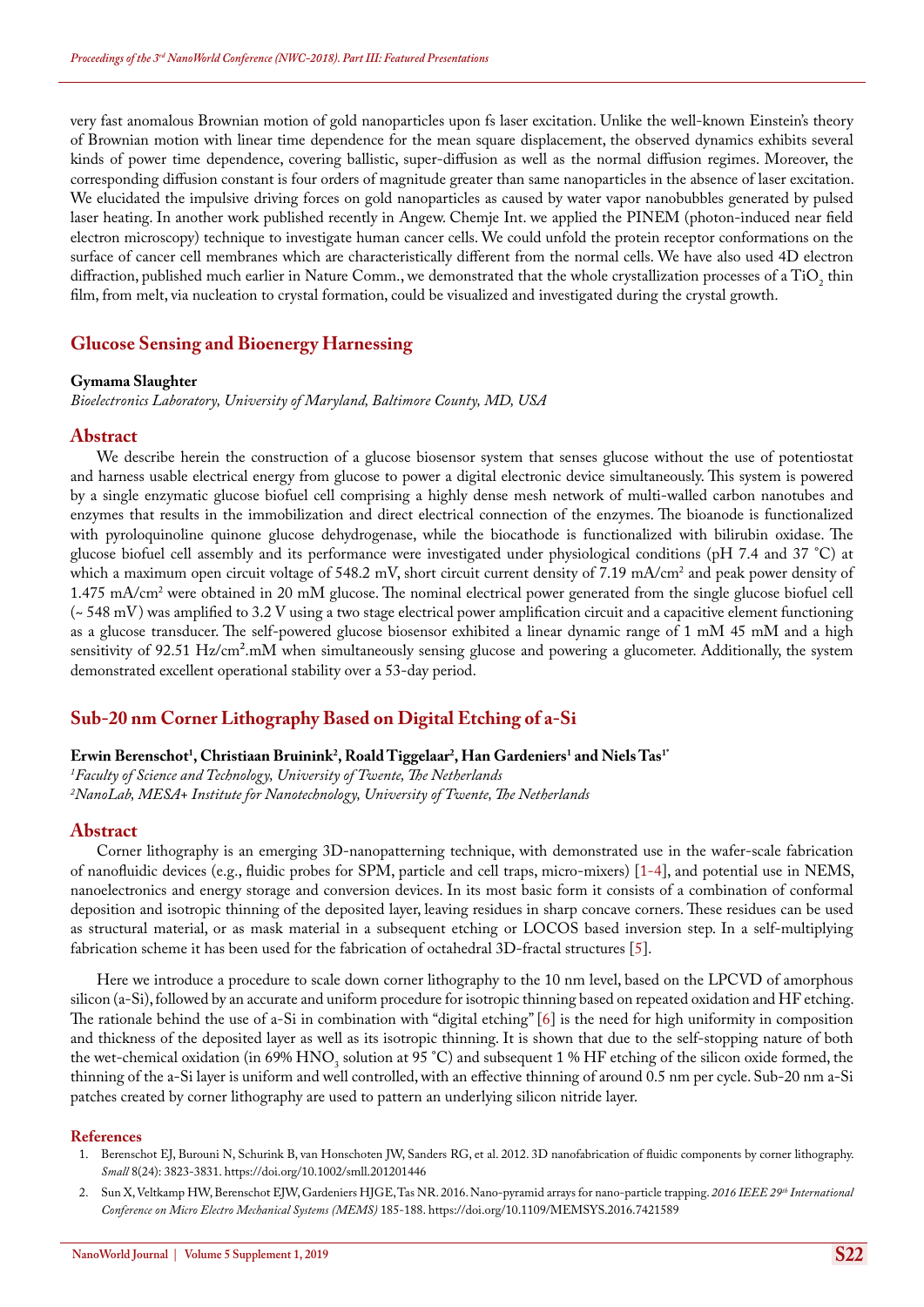- 3. [Geerlings J, Sarajlic E, Berenschot EJW, Sanders RGP, Siekman MH, et al. 2015. Electric field controlled nanoscale contactless deposition using a](https://aip.scitation.org/doi/full/10.1063/1.4931354)  [nanofluidic scanning probe.](https://aip.scitation.org/doi/full/10.1063/1.4931354) *Appl Phys Lett* 107: 123109. <https://doi.org/10.1063/1.4931354>
- 4. [Malankowska M, Schlautmann S, Berenschot EJW, Tiggelaar RM, Pina MP, et al. 2015. Three–dimensional fractal geometry for gas permeation in](http://www.mdpi.com/2072-666X/9/2/45)  [microchannels.](http://www.mdpi.com/2072-666X/9/2/45) *Micromachines* 9(2): 45. <https://doi.org/10.3390/mi9020045>
- 5. [Berenschot EJW, Jansen HV, Tas NR. 2013. Fabrication of 3D fractal structures using nanoscale anisotropic etching of single crystalline silicon.](http://iopscience.iop.org/article/10.1088/0960-1317/23/5/055024) *J [Micromech Microeng](http://iopscience.iop.org/article/10.1088/0960-1317/23/5/055024)* 23(5): 055024. <https://doi.org/10.1088/0960-1317/23/5/055024>
- 6. [Voronov DL, Ahn M, Anderson EH, Cambie R, Chang CH, et al. 2010. High-efficiency 5000 lines/mm multilayer-coated blazed grating for extreme](https://www.ncbi.nlm.nih.gov/pubmed/20680076)  [ultraviolet wavelengths.](https://www.ncbi.nlm.nih.gov/pubmed/20680076) *Optics Lett* 35(15): 2615-2617. <https://doi.org/10.1364/OL.35.002615>

# **The Synthesis and Application of Highly Sensitive Fluorescent Probes**

#### **Feifei Sun and Jin Ouyang\***

*Key Laboratory of Theoretical and Computational Photochemistry, Ministry of Education, College of Chemistry, Beijing Normal University. Beijing, China*

#### **Abstract**

Fluorescent probes have attracted great attentions for merits of photostability, biocompatibility and selectivity. To further improve the sensitivity of fluorescent probes, we constructed series of core-shell nanostructures for biosensing and bioimaging. With the strategy of plasmon-enhanced fluorescence (PEF), fluorescence emission can be highly enhanced owing to the larger and stronger electromagnetic fields at sharp tips of nanostructures. The nanostructures we constructed include the cores of nanorods, nanobipyramids, nanoprisms, and nanocubes, etc., with different "hot spots", and applied them to the detection of pyrophosphate, microRNA, single nucleotide polymorphisms, and real-time monitoring of polymerase chain reaction products [1-3]. Besides, we developed a PEF-based single-molecule probe to avoid the limitation of the average effect and reflected the single molecular message directly [4]. Moreover, we explored a molecular beacon sensor based on plasmonic-enhanced single molecular fluorescence and realized in situ imaging of intracellular telomerase. To develop environmentally friendly fluorescent probes, we also studied DNA-sequence-dependent fluorescent copper nanoparticles and designed a smart DNA three-way junction to achieve fast, direct, label-free, enzyme-free and versatile detection of SNPs at room temperature [5]. The highly sensitive fluorescent probes we synthesized show potentials in biological detections.

**Acknowledgment:** The authors gratefully acknowledge the support from the NNSFC (21675014, 21475011) and the Fundamental Research Funds for the Central Universities.

#### **References**

- 1. Wang L, Song Q, Liu Q, He D, Ouyang J. 2015. Plasmon-enhanced fluorescence-based core-shell gold nanorods as a near-IR fluorescent turn-on sensor [for the highly sensitive detection of pyrophosphate in aqueous solution.](https://onlinelibrary.wiley.com/doi/abs/10.1002/adfm.201503326) *Adv Funct Mater* 25(45): 7017-7027. <https://doi.org/10.1002/adfm.201503326>
- 2. [Niu C, Song Q, He G, Na N, Ouyang J. 2016. Near-infrared-fluorescent probes for bioapplications based on silica-coated gold nanobipyramids with](https://www.ncbi.nlm.nih.gov/pubmed/27735184)  [distance-dependent plasmon-enhanced fluorescence.](https://www.ncbi.nlm.nih.gov/pubmed/27735184) *Anal Chem* 88(22): 11062-11069. <https://doi.org/10.1021/acs.analchem.6b03034>
- 3. You Y, Song Q, Wang L, Niu C, Na N, et al. 2016. Silica-coated triangular gold nanoprisms as distance-dependent plasmon-enhanced fluorescence-based probes for biochemical applications. *Nanoscale* 8: 18150-18160. <https://doi.org/10.1039/C6NR06239C>
- 4. [Niu C, Peng M, You Y, Wang R, Jia Y, et al. 2017. A comparative study of plasmonic-enhanced single-molecule fluorescence induced by gold nanoantennas](https://www.ncbi.nlm.nih.gov/pubmed/28480924)  [and its application for illuminating telomerase.](https://www.ncbi.nlm.nih.gov/pubmed/28480924) *Chem Commun* 53(41): 5633-5636. <https://doi.org/10.1039/C7CC01330B>
- 5. Sun F, You Y, Liu J, Song Q, Shen X, et al. 2017. DNA Three-way junction for differentiation of single-nucleotide polymorphisms with fluorescent copper nanoparticles. *Chem Eur J* [23\(29\): 6979-6982.](https://onlinelibrary.wiley.com/doi/abs/10.1002/chem.201701361) <https://doi.org/10.1002/chem.201701361>

## **A High-integration Sensor Array Sensitive to Oxynitride Mixture**

#### **Zhang Yong\* , Cheng Zhenzhen and Pan Zhigang**

*State Key Laboratory of Electrical Insulation and Power Equipment, Xi'an Jiaotong University, Xi'an, China*

#### **Abstract**

There are many methods to detect mixed gas components at present, including metal oxide semiconductor sensor arrays, nanomaterial based adsorptive sensor arrays, gas chromatographs, and spectrometers and so on, but they are limited by high operating temperature, low integration, slow response and serious overlap of characteristic absorption spectrum of different components. Here, we report on a high-integration carbon nanotubes sensor array with two different electrode separations. The array is comprised of a large carbon nanotube array cathode, two extracting electrodes and two collecting electrodes and worked at non-self-sustaining discharge state, which was determined by the study on current-voltage characteristic of a double-electrode structure sensor. Through studying the relationship between gas concentration of oxynitride mixture and discharge currents at 1 atm, we obtained the distinct sensitivities of a binary mixture in the concentration ranges of  $0-1166$  ppm NO and  $0-712$  ppm NO<sub>2</sub> using the array at low operating voltages and 60 °C. Collecting currents of the two sensors decreased with increasing NO and NO<sub>2</sub>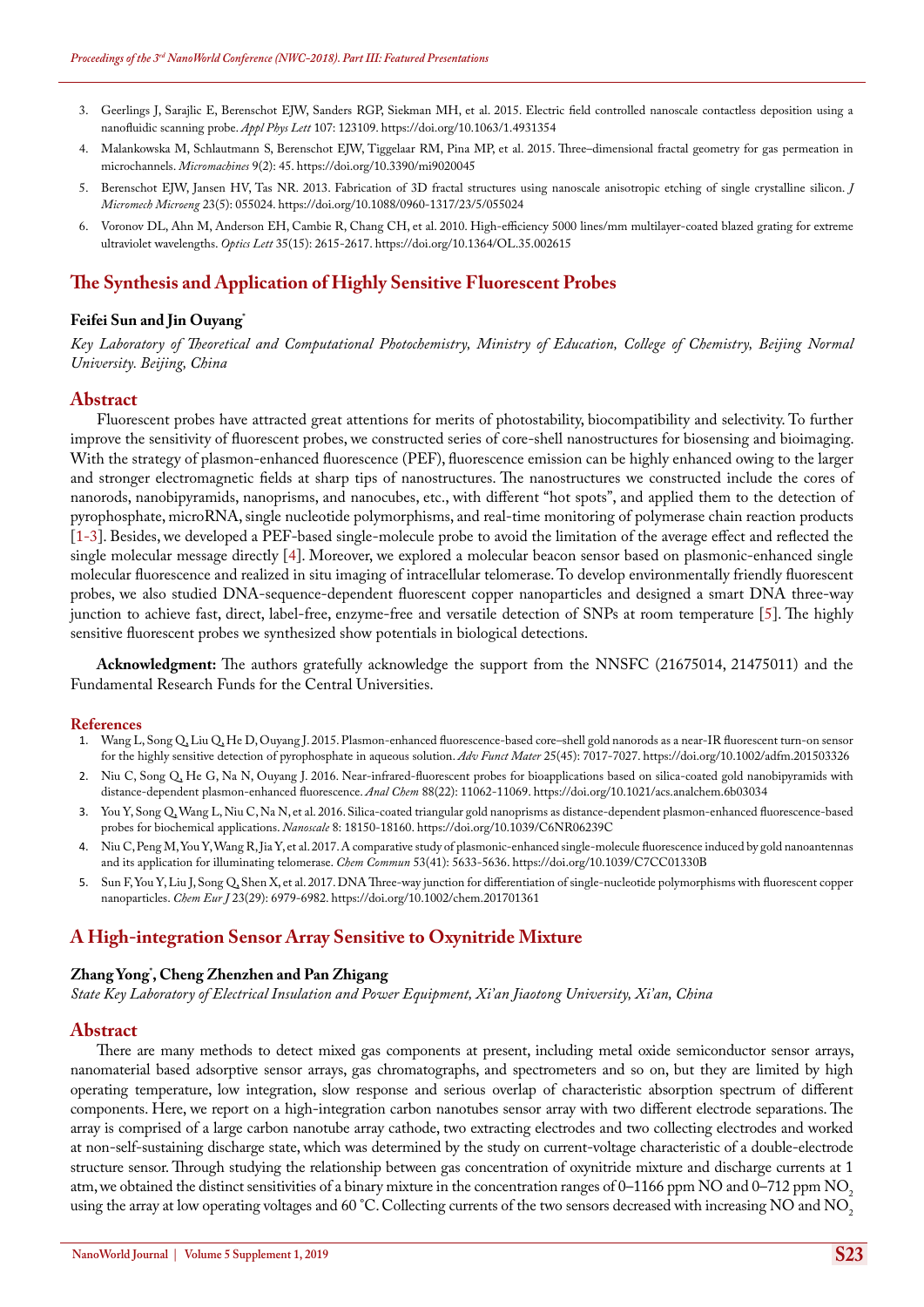concentration in the gas mixture. The repeatable characteristics and dynamical response tests of the sensors were also conducted. The proposed sensor array has potential for the direct detection of a mixture without separating the mixed gases.

## **Innovation of Magnetic Properties Using Au Nanoparticles**

#### **Yukiko Yasukawa**

*Department of Electrical and Electronic Engineering, Faculty of Engineering, Chiba Institute of Technology, Japan*

#### **Abstract**

An enhancement of magneto-optical (MO) characteristics in the magnetic materials is one of the promising ways to develop novel physical applications in functional materials. In this study, our target material is TbFeCo magnetic thin film, which is known to be one of the conventional MO materials. By utilizing self-organized Au nanoparticles as an underlayer of TbFeCo thins film, we attempted to enhance MO characteristics of TbFeCo. We confirmed that self-organized Au nanoparticles exhibit localized surface plasom resonance (LSPR) phenomena, such that an increase in the electric field in the vicinity of each Au particle can be expected. As a consequence, enhancement of MO characteristics of TbFeCo could be possible due to strong electric field between TbFeCo/Au interfaces.

We formed self-organized Au nanoparticles on Si substrates. Afterward, TbFeCo thin film was prepared on the Au nanoparticles. The samples were prepared through the magnetron-sputtering technique. In the present study, we formed  $Si_3N_4$ (10 nm: capping layer)/TbFeCo (various thickness: MO layer)/self-organized Au nanoparticles (5 to 10 nm in diameter: LSPR layer)/Si substrate structures.

The magnetic properties and polar-Kerr characteristics were compared concerning the samples with/without Au nanoparticle underlayers. The properties were largely affected by Au nanoparticle underlayers. Coercivity of TbFeCo thin film was decreased when the Au nanoparticles were used as an underlayer of TbFeCo, whereas MO angle was drastically increased. Magnetic domain structures of the samples with/without Au nanoparticle underlayers were different. We consider that these results are owing to interaction between TbFeCo magnetic thin film and self-organized Au nanoparticles.

# **Graphene/Half-metallic Heusler Alloy: A New Heterostructure towards High-performance Graphene Spintronic Devices**

#### **Songtian Li1\*, Takahiro Watanabe2 , Yoichi Yamada2 , Shiro Entani1 , Pavel B. Sorokin3 , Yuya Sakuraba4 , Kenta Amemiya5 , Hiroshi Naramoto1 and Seiji Sakai1**

*1 National Institutes for Quantum and Radiological Science and Technology QST, Japan*

*2 University of Tsukuba, Japan*

*3 National University of Science and Technology MISiS, Russia*

*4 National Institute for Materials Science NIMS, Japan*

*5 High Energy Accelerator Research Organization, Japan*

#### **Abstract**

Due to the extraordinary properties such as high carrier mobility, weak spin-orbit coupling and unique band structure of graphene, graphene-based spin transistor, magnetic random access memory and magnetic field sensor were proposed for ultrafast, low-power consumption spintronic devices for next generation. In those reported graphene-spintronic device, conventional ferromagnet such as Ni, Co, Fe with low spin polarization have been used due to the well-established synthesis method of graphene on them. However, the low spin signal and tiny magnetoresistance effect reported in those system are very disappointing and makes the graphene still far from being considered for real spintronic device application. Adopting highly spin-polarized material such as half-metal can be the most effective way to improve the performance of graphene spintronics device, the experimental demonstration, however, is still lacking.

This study, for the first time, presents a successful synthesis of graphene by high-vacuum chemical vapor deposition on a half-metallic  $Co_2FeGe_{0.5}Ga_{0.5}$  (CFGG) Heusler alloy whose half-metallicity has been confirmed experimentally. We confirmed the high-quality epitaxial growth of single layer graphene directly on CFGG. Strikingly, a detail investigation of the electronic structure of the graphene/CFGG heterostructure reveals the physical nature of the interface between graphene and CFGG, which makes the graphene/  $Co_2FeGe_{0.5}Ga_{0.5}$  heterostructure unique from other graphene/ferromagnet (Ni, Co, Fe, Permalloy) heterostructure with a chemical interface bonding so far. The features of high spin polarization of CFGG Heusler alloy together with the quasi-freestanding nature of graphene make the graphene/CFGG heterostructure extremely promising for highperformance spintronic devices.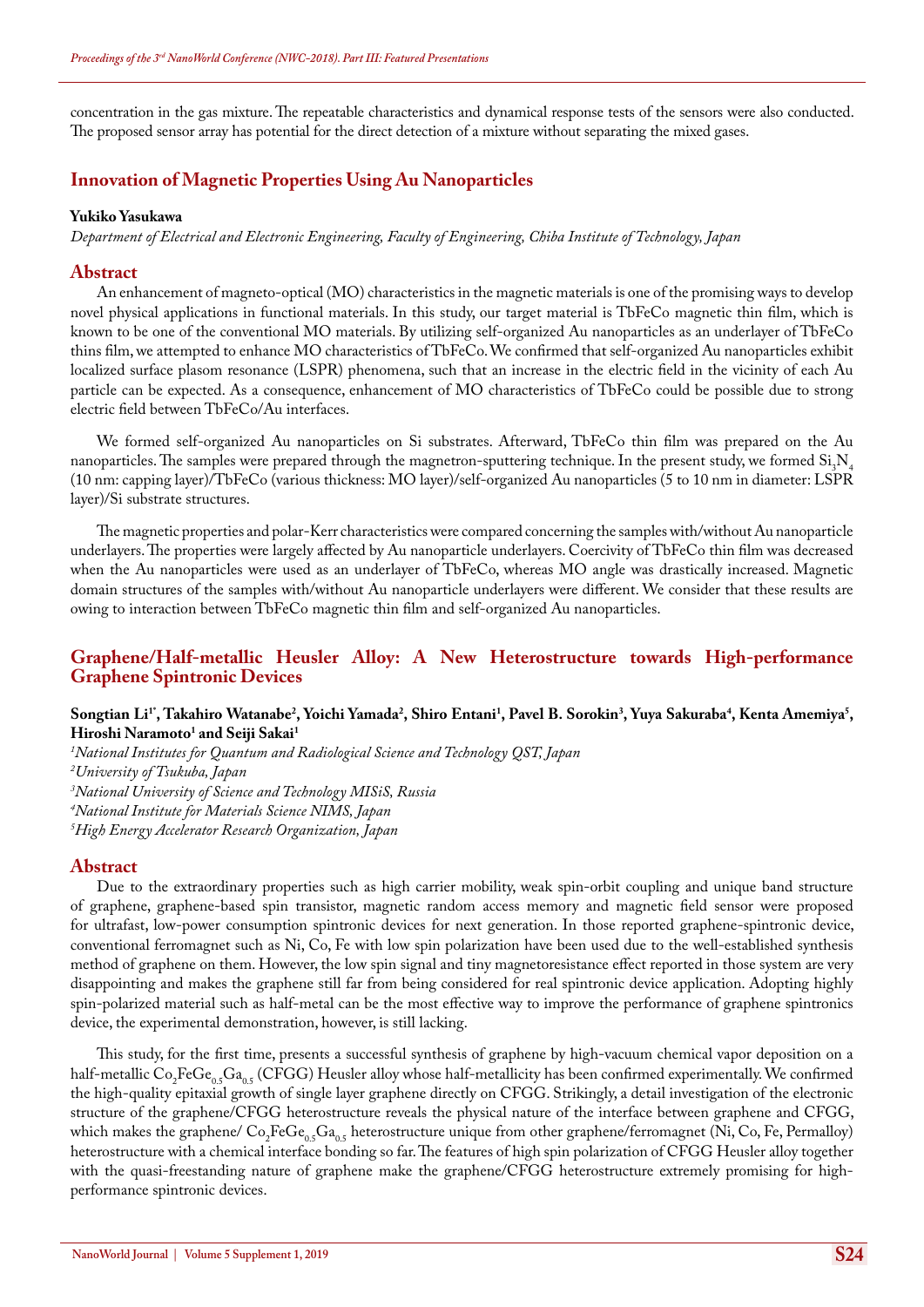# **A Discrete Resistance Change in the 3D Nanostructured Metal Oxide due to the Nano-confinement Effect**

#### **Azusa N. Hattori1,2\* and Hidekazu Tanaka1**

*1 Nanoscience and Nanotechnology Center, The Institute of Scientific and Industrial Research, Osaka University, Japan 2 JST-PRESTO, Japan*

#### **Abstract**

Functional oxides with strongly correlated electron system, such as vanadium dioxide, manganite, and so on show firstorder metal-insulator phase transition (MIT) with a change in conductivity by several orders magnitude. Since a discovery of the phase separation during MIT process, many researchers have been trying to capture a nanoscale electric domain and investigate its exotic properties. To understand exotic nanoscale electronic domain properties and utilize their superior properties as device functionalities, the three-dimensional (3D) nano-structuring is one of the most effective approaches. We report the construction of the well-defined 3D metal oxide nanowall wire (nw), which allows the direct investigation of its insulator-metal transition (IMT) at the single domain scale. A single electronic nanodomain exhibited an intrinsic first-order IMT with an unusually steep single-step change in its magnetoresistance and temperature-induced resistance. The special confinement effect is discussed in terms of the reduction in the number of elements due to an IMT.

# **ZnO-based Low Dimensional Structures for Ultraviolet Photodetectors and Light Emitting Devices**

### **Longxing Su\* and Xiaosheng Fang**

*Department of Materials Science, Fudan University, Shanghai, China*

#### **Abstract**

Low dimensional ZnO structures, such as nano/micro-wires and quantum dots, have been paid considerable attentions during last decades due to their facile preparation processes, abundant morphologies and superior photoelectronic properties. Here, we report the fabrication and characterization of UV photodetectors and light emitting devices based on ZnO low dimensional structures. Self-powered UV photodetectors was fabricated through combining ZnO nano/micro-wires with p-Te microwire or p-PANI. Heterojunctions were formed and then contributed to the separation of photogenerated electron-hole pairs under 0 bias. Thanks to the heterojunction, the self-power device shows fast response speed with rise time < 0.1 ms and decay time < 1 ms, which is much faster than that of ZnO based photoconductive one. In additionally, deep UV random lasers were realized based on MgZnO nano-crystals. The grain sizes are in the range of 130~300 nm. This kind of morphology facilitates effective light scattering for the formation of random laser cavities. The lasers are operated with continuous current mode at room temperature and the shortest wavelength reaches 284 nm with very low threshold current densities of 33 A/cm2 . Our results demonstrate that ZnO low dimensional structures have promising applications in UV optoelectronic devices.

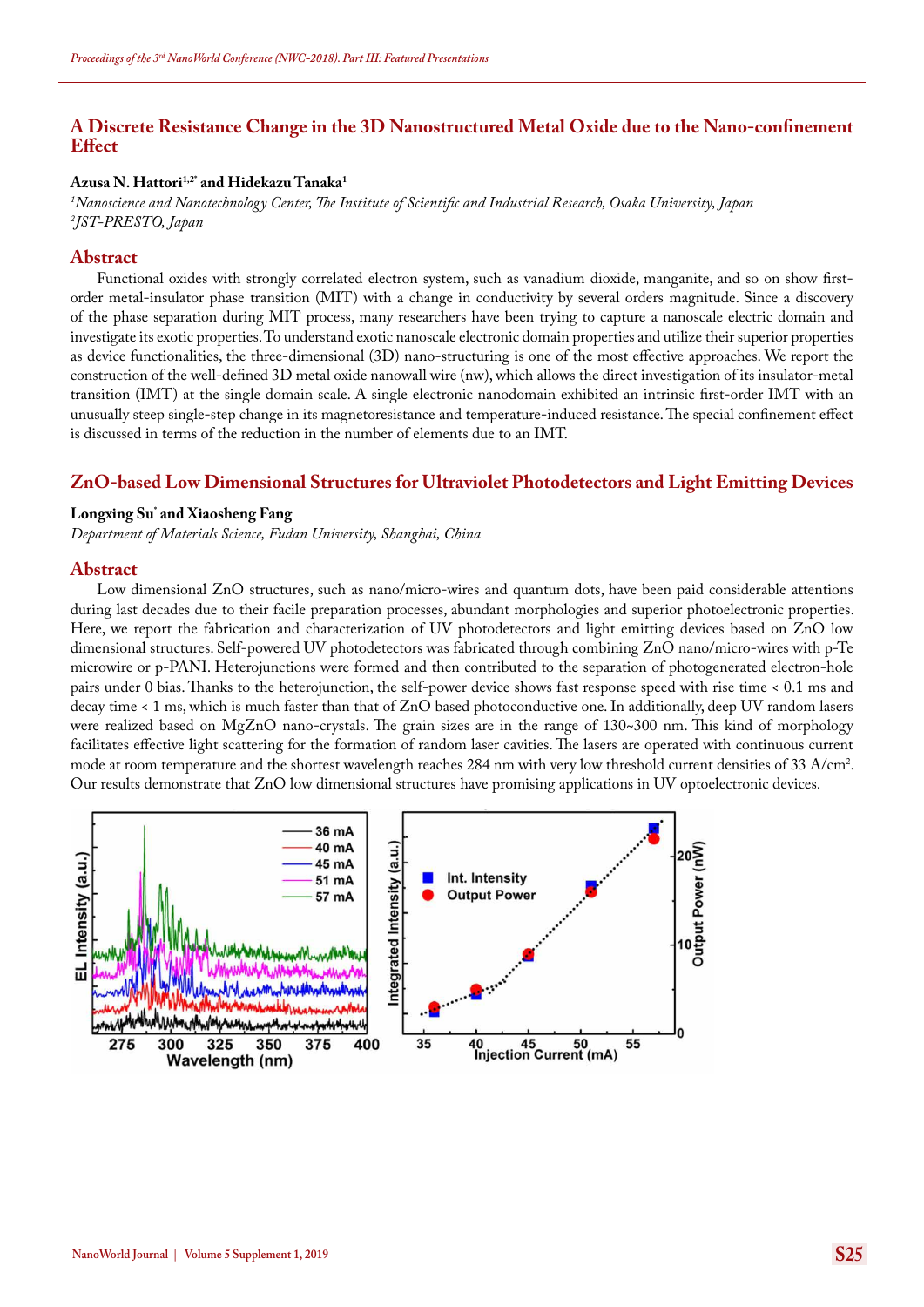# **Nanotechnology and Nanosciences Session (Life Sciences & Medicine)**

# **Acoustic Nanofluidics**

### **James Friend**

*Medically Advanced Devices Laboratory, Center for Medical Devices, Department of Mechanical and Aerospace Engineering, University of California San Diego, CA, USA*

# **Abstract**

Acoustic waves have found new utility in microfluidics in recent years, providing an enormously powerful ability to manipulate fluids and suspended particles in open and closed fluid systems. In this talk, we cover some fundamental and powerful concepts of acoustic wave generation and propagation often overlooked in the literature and follow it with exploration of new phenomena observed at the nanoscale, terming it acoustic nanofluidics. The utility of acoustic waves at the micro-scale is even more compelling at the nano-scale, in many ways not predicted by classical theory. Particle deagglomeration, fluid pumping, pattern formation, and other curious physical phenomena will be shown in the context of potentially useful nanoscale applications. Along the way, the fascinating underlying physics tying together the acoustics, fluid dynamics, and broader physical phenomena appearing in these systems will be described.

# **Alzheimer's Disease and Nanotechnology. Novel Drug Treatment Strategies**

Hari Shanker Sharma<sup>1-3</sup>', Dafin Fior Muresanu<sup>2, 4</sup>, José Vicente Lafuente<sup>3, 5</sup>, Ranjana Patnaik<sup>6</sup>, Z Ryan Tian<sup>7</sup>, Asya **Ozkizilcik8 , Rudy J. Castellani5 , Herbert Mössler2, 9 and Aruna Sharma1-3**

*1 Int. expt. CNS Injury & Repair (IECNSIR), Department of Surgical Sciences, Anesthesiology & Intensive Care Medicine, Uppsala University Hospital, Uppsala University, Uppsala, Sweden*

*2 ''RoNeuro'' Institute for Neurological Research and Diagnostic, Romania*

*3 University of Basque Country, Department of Neurosciences, Bilbao, Spain*

*4 Department Clinical Neurosciences, University of Medicine & Pharmacy, Cluj-Napoca, Romania*

*5 University of Maryland, Department of Pathology, Baltimore, MD, USA*

*6 School of Biomedical Engineering, Department of Biomaterials, Indian Institute of Technology, Banaras Hindu University, Varanasi, India*

*7 Department Chemistry & Biochemistry*

*8 Department of Biomedical Engineering, University of Arkansas, Fayetteville, AR, USA*

*9 CEO & Founder bei COMAMO Consulting & Services. Mondsee, Oberösterreich, Austria*

# **Abstract**

Alzheimer's disease (AD) inflicts more than 5 million Americans for which no suitable therapeutic strategy is available till today. Recent evidences show that neprilysin (NPL), the rate-limiting enzyme for amyloid-beta peptide (AbP) play key roles in the pathogenesis of AD. In this investigation we explored the role mesenchymal stem cells (MSCs) and cerebrolysin (CBL, a combination of neurotrophic factors and active peptide fragments) in relation with NPL in AD. We used  $11O<sub>2</sub>$ -nanowired of MSCs and CBL on NPL content and brain pathology in AD using a rat model comprising intraventricular (i.c.v.) administration of AbP (1-40) in the left lateral ventricle (250 ng/10 µl, once daily) for 4 weeks. Co-administration of TiO<sub>2</sub> nanowired MSCs (106 cells) with 2.5 ml/kg CBL (i.v.) once daily for 1 week after 2 weeks of AbP infusion significantly increased the NPL in hippocampus (400 pg/g) from untreated control group (120 pg/g; Control 420  $\pm$  8 pg/g brain) along with significant decrease in the AbP deposition (45 pg/g from untreated control 75 pg/g; saline control 40 ± 4 pg/g). Neuronal damages, gliosis and myelin vesiculation were also markedly reduced by the combined treatment of TiO<sub>2</sub>, MSCs and CBL in AD. However, these changes were significantly less evident with MSCs or CBL treatment given alone. These observations suggest that co-administration of  $TIO<sub>2</sub>$ -nanowired CBL and MSCs induces superior neuroprotection in AD through increasing the brain NPL level effectively. Further studies are needed to explore clinical value of these findings.

# **The Forthcoming Renaissance for Calcium Phosphate Nanoparticles in Biomedicine**

## **Vuk Uskokovi**

*Advanced Materials and Nanobiotechnology Laboratory, Department of Bioengineering, University of Illinois, Chicago, IL, USA Advanced Materials and Nanobiotechnology Laboratory, Department of Biomedical and Pharmaceutical Sciences, Chapman University, Irvine, CA, USA*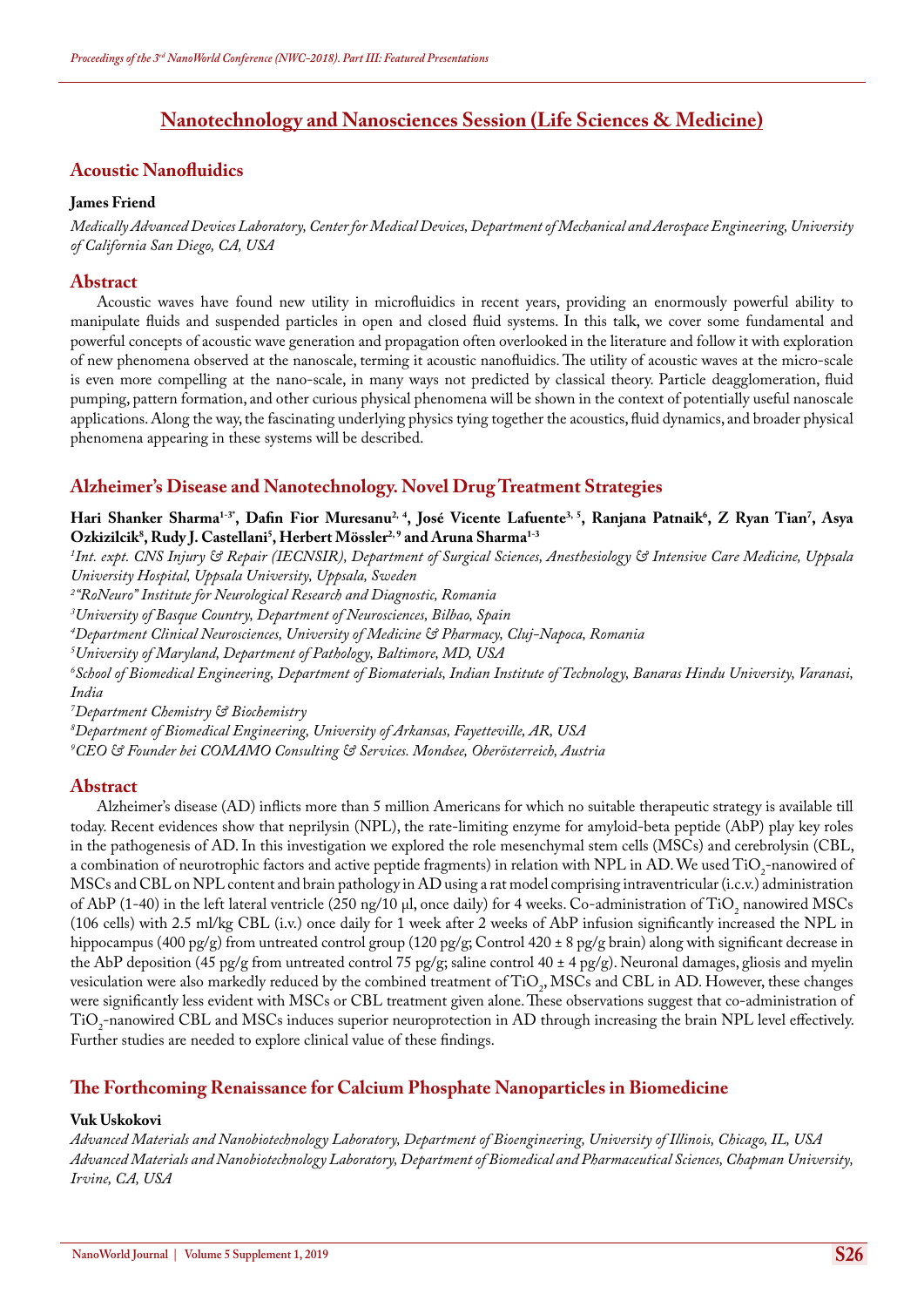Calcium phosphate was selected throughout the evolution for the mineral component of the vertebrate skeleton. Its comprising the foundations of our bodies has served as an invaluable inspiration for materials scientists who have attempted to discover in this material more potential than meets the eye. Efforts are currently being made to expand the application repertoire of calcium phosphates beyond their use as traditional bone fillers or tissue engineering construct components that impart osteoconductivity and high compressive strength. The application of calcium phosphates for sustained drug delivery, gene and anticancer therapies, antibiofilm coatings and hard tissue regeneration has been intensely explored recently. In this talk I will show that calcium phosphate nanoparticles could be chemically designed to take on the role of bone growth factors, antibiotics for prophylactic or anti-infective purposes, bisphosphonates as antiresorptive compounds, viral vectors to enable the intracellular delivery of therapeutics, and magnetic hyperthermia agents. Correspondingly, nanoparticulate calcium phosphates could: (a) produce tunable drug release profiles; (b) take the form of viscous and injectable, self-setting pastes; (c) be naturally osteoinductive and inhibitory for osteoclastogenesis; (d) intracellularly deliver bioactive compounds; (e) accommodate an array of functional ions;  $(f)$  be processed into macroporous constructs for tissue engineering; and  $(g)$  be naturally antimicrobial. All in all, calcium phosphates possess a protean nature whose therapeutic potentials have been barely tapped into.

## **Nanomaterials: From Fiction to Reality. Examples of Liposomes as Drug Nanocarriers and Polymer based Nanocomposites**

#### **Djafer Benachour**

*Faculty of Technology, Ferhat ABBAS University, Algeria*

#### **Abstract**

The fast and large developments of nanotechnology over the last three decades, have led to: production of nanomaterials that are now being used in different fields. Indeed; the new approach to materials science, i.e.: the "bottom-up" approach and the development of new synthesis pathways and techniques, allowed production of "tailor-made" molecules that could be designed for specific applications. These nanomaterials spread out to many scientific and technologic fields, notably in materials science, in catalysis and in medicine. The examples of two types of nanomaterials based on polymers will be discussed:

1-smart nanocarriers used for drugs delivery and targeting. These nanocarriers ranging from liposomes, to polymeric nanospheres and micelles, are now used for cancer treatment. These drugs nanocarriers helped the emergence of what is now called "Nanomedicine". Polymeric materials are suitable for the design of many drug nanocarriers because of the ease of their synthesis; the versatility of their particle forms, and the soft conditions of their processing. Typical polymer examples will be presented to illustrate this type of nanomaterials.

2-polymer nanocomposites are now industrially produced and used for high performance applications. Carbon nanotubes and clay nanoparticles are widely used as reinforcing agents to enhance mechanical and thermal properties of polymer composites. For instance, It has been found that a load of 5% /wt. of clay, will induce an increase of 50 °C of the melting temperature of some polyolefin based composites (such as Polyamide and Polypropylene). Other examples of polymer nanocomposites will be presented.

## **Impact of Cerium Oxide Nanoparticles Shape on their** *in vitro* **Cellular Toxicity**

#### Valérie Forest<sup>1-3</sup>, Lara Leclerc<sup>1-3</sup>, Jean-François Hochepied<sup>4, 5</sup>, Adeline Trouvé<sup>4, 5</sup>, Gwendoline Sarry<sup>1-3</sup> and Jérémie **Pourchez1-3\***

*1 Ecole Nationale Supérieure des Mines de Saint-Etienne, CIS-EMSE, SAINBIOSE, F-42023 Saint Etienne, France*

*2 INSERM, U1059, F-42023 Saint Etienne, France*

*3 Université de Lyon, F-69000 Lyon, France*

*4 MINES ParisTech, PSL Research University, MAT - Centre des matériaux, CNRS UMR 7633, BP 87 91003 Evry, France 5 UCP, ENSTA ParisTech, Université Paris-Saclay, 828 bd des Maréchaux, 91762 Palaiseau cedex, France*

#### **Abstract**

Cerium oxides (CeO<sub>2</sub>) nanoparticles, also referred to as nanoceria, are extensively used with a wide range of applications. However, their impact on human health and on the environment is not fully elucidated. The aim of this study was to investigate the influence of the  $CeO<sub>2</sub>$  nanoparticles morphology on their *in vitro* toxicity.  $CeO<sub>2</sub>$  nanoparticles of similar chemical composition and crystallinity were synthesized, only the shape varied (rods or octahedrons/cubes). Macrophages from the RAW 264.7 cell line were exposed to these different samples and the toxicity was evaluated in terms of lactate dehydrogenase (LDH) release, Tumor Necrosis Factor alpha (TNF-α) production and reactive oxygen species (ROS) generation. Results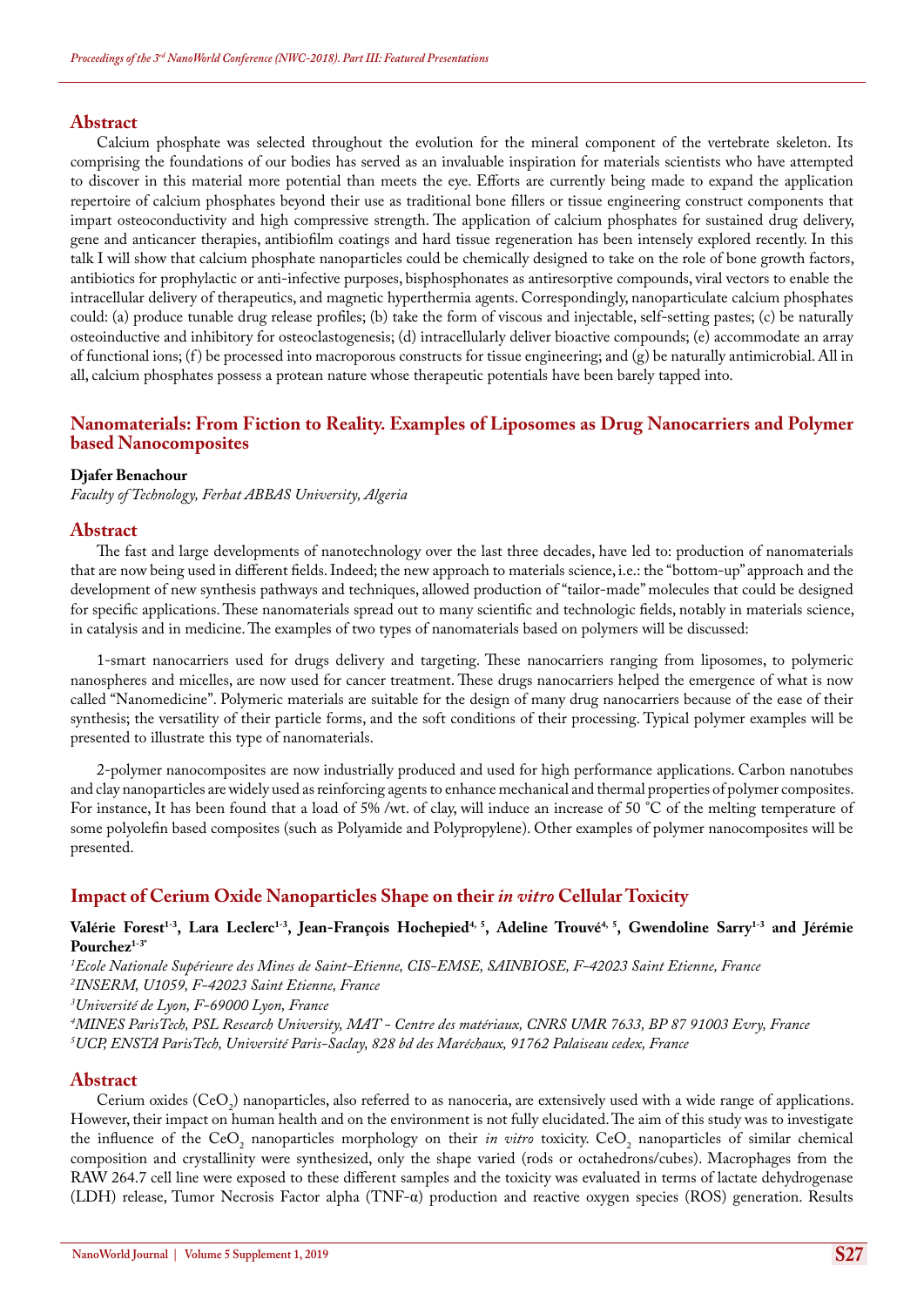showed no ROS production, whatever the nanoparticle shape. The LDH release and the TNF- $\alpha$  production were significantly and dose-dependently enhanced by rod-like nanoparticles, whereas they did not vary with cubic/octahedral nanoparticles. In conclusion, a strong impact of CeO<sub>2</sub> nanoparticle morphology on their *in vitro* toxicity was clearly demonstrated, underscoring that nanoceria shape should be carefully taken in consideration, especially in a "safer by design" context.

# **Clickable' Recombinant Spider Silk and its Healthcare Applications**

## $\bm{\mathrm{N}$ eil R. Thomas<sup>1</sup>", David Harvey<sup>1</sup>, Rowan Earlam<sup>1</sup>, Philip Bardelang<sup>2</sup>, Sara L. Goodacre<sup>2</sup> and Alan Cockayne<sup>2</sup>

*1 University of Nottingham, School of Chemistry, Centre for Biomolecular Sciences, Nottingham, UK 2 University of Nottingham, School of Life Sciences, Nottingham, UK*

#### **Abstract**

Spider silk including recombinant forms is a biomaterial of significant interest for medical and other applications due to both its mechanical properties (tensile strength and toughness) and its biocompatibility. We have recently reported the preparation of antibiotic and fluorophore functionalized silk fibres self-assembled from the miniaturized major spidroin protein 4RepCT derived from the dragline silk of the South African nursery web spider, Euprosthenops australis [1]. This has been achieved through the site-specific incorporation of the un-natural, bio-orthogonally functionalized amino acids L-azido-homoalanine (Aha) and L-homopropargylglycine (Hpg) in the mini spidroins. The Aha residues can be selectively and efficiently modified with ligands bearing alkyne groups using either a copper (I) catalysed azide alkyne cycloaddition (CuAAC) or strain promoted azide alkyne cycloaddition (SPAAC) 'click' reaction.

We have demonstrated that we can functionalize the silk proteins with fluorophores, pep-tides and with the broad spectrum antibiotic levofloxacin. The antibiotic has been attached via a glycerol ester that is cleaved either through a drop in pH or by esterases released by *E. coli* as they grow. The 4RepCT3Aha proteins can be modified either prior to or after silk fibre assembly and the tensile strength of the resulting fibres is unaffected. This has allowed fibres decorated with two or more different ligands in defined ratios to be prepared. The antibiotic functionalized silk fibres prevent *E. coli* growth for at least 5 days demonstrating good potential for future use in medical dressings. Additional applications of the functionalized silks in re-generative medicine will also be presented.

#### **Reference**

1. [Harvey D, Bardelang P, Goodacre SL, Cockayne A, Thomas NR. 2017. Antibiotic spider silk: site-specific functionalization of recombinant spider silk](https://www.ncbi.nlm.nih.gov/pubmed/28028885)  [using "click" chemistry.](https://www.ncbi.nlm.nih.gov/pubmed/28028885) *Adv Mater* 29(10): 1604245. <https://doi.org/10.1002/adma.201604245>

## **Multifunctional Scaffold Based on Hydrogel-incorporated Nanofiber**

# **Won-Gun Koh\* , Minsu Kim, Kanghee Cho, Hye Jin Hong, Du Yeol Ryu and Ji Hong Min**

*Department of Chemical & Biomolecular Engineering, Yonsei University, Seoul, South Korea*

## **Abstract**

In this study, we describe a simple method for fabricating micropatterned three-dimensional polymeric fibrous scaffolds that are capable of controlling the spatial positioning of mammalian cells and proteins. Photopatterning of poly(ethylene glycol)(PEG) hydrogel on the electrospun nanofibers produced micropatterned nanofiber matrices made of hydrogel microwells filled with a nanofibrous region, which is capable of generating cell and protein micropatterns due to the different interactions that cells and proteins have with PEG hydrogels and nanofibers. Different proteins and could be immobilized onto resultant micropatterned nanofiber scaffold, carrying out cell patterning, metabolite.

## **Nanomaterial Based Drug Delivery Systems for Local Immunomodulation in Pancreatic Cells Transplantation**

#### Diana Velluto<sup>1</sup><sup>\*</sup>, Teresa De Toni<sup>1,2</sup> and Alice A. Tomei<sup>1,3</sup>

*1 Diabetes Research Institute, University of Miami, FL, USA 2 Università degli Studi di Padova, Italy 3 Department of Biomedical Engineering, University of Miami, FL, USA*

#### **Abstract**

We aim to deliver immunomodulatory drugs locally and in a sustained manner in pancreatic islet grafts to target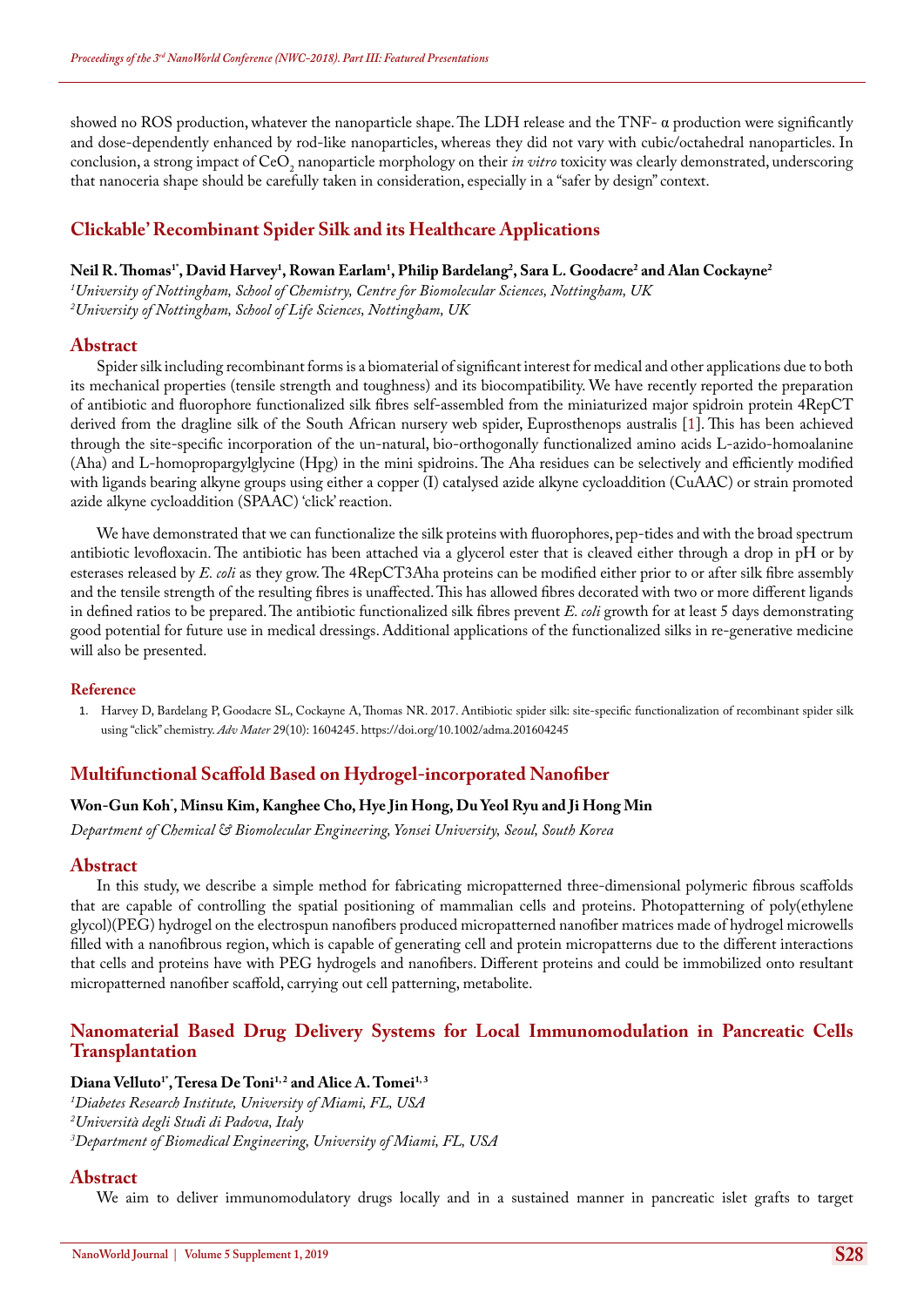macrophages and cytotoxic T cells and improve graft outcomes. We previously developed amphiphilic block copolymers made of poly (ethylene glycol)-poly (propylene sulfide) (PEG-PPS) and poly (ethylene glycol)-oligo (ethylene sulfide) (PEG-OES) that self-assemble into micelles and nanofibers able of loading hydrophobic drugs without chemical conjugation. Here, we are applying those nanomaterials as drug delivery systems (nDDS) to improve solubility, stability, and absorption of the antiinflammatory dexamethasone (Dexa) and of the immunosuppressant cyclosporine A (CsA). We found that PEG44-PPS20 micelles and PEG44-OES5 nanofibers can load both CsA and Dexa allowing controlled drug release with an efficiency and at a rate that is dependent on the chemical composition and on the density of the nDDS hydrophobic cores. Dexa can be released over a period of 6-8 hours, while CsA can be released within 7-14 days. Furthermore, we found that nDDS/Dexa and nDDS/ CsA decrease macrophage viability (and cytokine production) and cytotoxic T cell activation, respectively without affecting islet viability and glucose-stimulated insulin secretion. Tunable drug release demonstrates the versatility of our nanomaterials as drug delivery systems for decreasing macrophage-mediated inflammation in the first hours after cell transplantation and for dampening T cell activation and proliferation during the first 7-14 days after islet transplantation, when T-cell mediated rejection occurs. Therefore, our nDDS platform can address the current challenges of islet transplantation in type 1 diabetes by providing local immunomodulation that could reduce the need of chronic immunosuppression and improve graft outcome.

# **Plasmonic Nanogaps: Sensing Metabolites as Signatures of Biological Processes**

## **Regina Ragan**

*University of California, Irvine, CA, USA*

## **Abstract**

Nanoparticles from colloidal solution – with controlled composition, size, and shape – serve as excellent building blocks for plasmonic devices and metasurfaces. However, understanding hierarchical driving forces affecting geometry of oligomers and interparticle gap spacings is still needed to fabricate high density architectures over large areas. Here, I will present how electrohydrodynamic (EHD) flow is used as a long-range driving force to enable carbodiimide crosslinking between nanospheres yielding control of gap spacing in oligomers with sub-nanometer precision over mm<sup>2</sup> areas. Plasmonic nanogaps produce uniform surface enhanced Raman scattering (SERS) response with billion-fold enhancements at low integration times and laser power.

This enables incorporation of nanogaps into in-line microfluidic devices for early detection of bacterial biofilms. During biofilm formation, density-dependent gene expression is regulated; a mechanism called quorum sensing (QS). Once developed, bacterial biofilms often exhibit resistance mechanisms such as efflux pumps, which specifically pump out antibacterial molecules and can withstand up to 1000 times higher doses of antibiotics than their free floating planktonic counterparts. While new antimicrobial strategies are being developed to combat antibiotic resistance, here we investigate a promising parallel strategy, sensing QS molecules for early detection of biofilm formation at a stage where antibiotic treatment has higher efficacy. Here we show that by analyzing SERS response with machine learning algorithms, we are able to differentiate bacterial metabolites in the complex soup of biological media at concentrations down to pg/mL and detect the presence of pyocyanin in supernatant from Pseudomonas aeruginosa cultures as early as three hours after seeding due to high signal enhancements by plasmonic nanogaps. Surface-attached bacteria exposed to a bactericidal antibiotic were differentially less susceptible after 10 h of growth, indicating that these devices may be useful for early intervention of bacterial infections.

# **Nanodelivery of Drugs and Antibodies for the Novel Treatment Strategies of Parkinson's Disease**

#### Aruna Sharma<sup>1-3</sup>', Asya Ozkizilcik<sup>4</sup>, Dafin F. Muresanu<sup>2, 5</sup>, José V. Lafuente<sup>3</sup>, Z. Ryan Tian<sup>6</sup>, Ranjana Patnaik<sup>7</sup>, Herbert **Mössler2, 8 and Hari S. Sharma1-3**

 *Int. Expt. CNS Injury & Repair (IECNSIR), Department of Surgical Sciences, Anesthesiology & Intensive Care Medicine, Uppsala University Hospital, Uppsala University, Uppsala, Sweden RoNeuro Institute for Neurological Research and Diagnostic, Romania LaNCE, Department Neuroscience, University of the Basque Country (UPV/EHU), Leioa, Bizkaia, Spain Department of Biomedical Engineering, University of Arkansas, Fayetteville, AR, USA Department Clinical Neurosciences, University of Medicine & Pharmacy, Cluj-Napoca, Romania Chemistry & Biochemistry, University of Arkansas, Fayetteville, AR, USA 7School of Biomedical Engineering, Department of Biomaterials, Indian Institute of technology, Banaras Hindu University, Varanasi, India COMAMO Consulting & Services. Mondsee, Oberösterreich, Austria*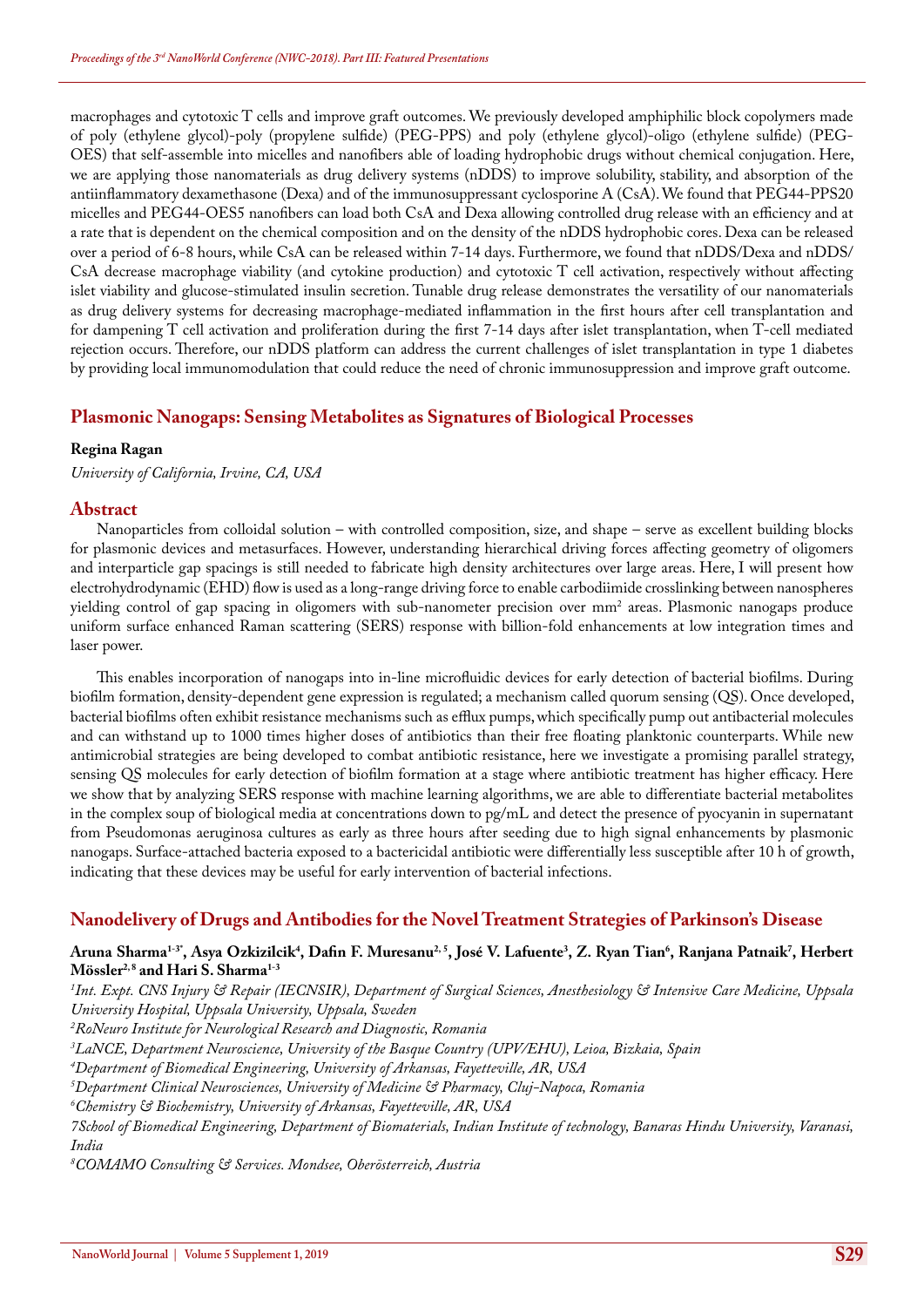Parkinson's disease (PD) induced afflicts more than several million Americans for which no suitable therapeutic strategies has emerged so far. Intraperitoneal injections of 1-metyl-4-phenyl-1,2,3,6-tetrahydropyridin (MPTP, 20 mg/kg) daily within 2 h intervals for 5 days in mice induce PD-like symptoms on the 8th da showing significant decrease in dopamine (DA), 3,4-dihydroxyphenylacetic acid (DOPAC) and homovanillic acid (HVA) as well as decrease in tyrosine hydroxylase (TH) positive cells in the Substantia Nigra Pars Compacta (SNpc) and striatum (STr) is seen. We used timed release of cerebrolysin CBL-a well-balanced composition of several neurotrophic factors and active peptide fragments) with titanate nanospheres (TiNS) together with antibodies of alpha synuclein (a-SNL) for treating PD in mouse model. TiNS-CBL (3 ml/kg, i.v.) given after 2-days of MPTP administration for 5 days resulted in a marked increase in TH-positive cells in the SNpc and STr and enhanced DA, DOPAC and HVA levels in SNpc and STr. This effect was further potentiated when co-administration of TiNS-CBL and antibodies to a-SNL (1:20, 25 μg in 50 μl) was given together indicating its therapeutic value in clinics.

### **Chitosan/imipenem based Nano-constructs to Combat Resistant Clinical ISOLATES: Fabrication and** *In-vitro* **Study**

# $\bf B$ ushra Jamil<sup>1</sup>", Huma Habib<sup>2</sup>, Shahid Ahmad Abbasi<sup>3</sup>, Habib Nasir<sup>4</sup>, Sadia Zafar Bajwa<sup>5</sup> and Muhammad Imran<sup>6</sup>

*1 National University of Medical Sciences, Rawalpindi, Pakistan*

*2 Centre for Micro and Nano Devices (CMND), COMSATS Institute of Information Technology, Islamabad, Pakistan 3 Al-Sayed Hospital (Pvt) Ltd., 1-Hill Park, Jhelum Road, Rawalpindi, Pakistan*

*4 School of Natural Sciences (SNS), National University of Sciences and Technology (NUST), H-12, Islamabad, Pakistan 5 Industrial Biotechnology Division, National Institute of Biotechnology and Genetic Engineering (NIBGE), Faisalabad, Pakistan 6 Department of Biosciences, COMSATS Institute of Information Technology, Park Road, Islamabad, Pakistan*

#### **Abstract**

The global emergence of metallo-β-lactamase (MBL) producing bacterial pathogens has rendered the current therapeutic options ineffective. This perturbing situation requires an inventive strategy to stop the dissemination of MBL producers and their associated infections. The present investigation reports the fabrication and evaluation of bio-based nano-carrier system carrying imipenem, a carbapenem representative, as a therapeutic tool against resistant pathogens. Empty chitosan nanoparticles (CSNPs) and drug loaded CSNPs were generated by ionic gelation method. Both nano-dispersions had mean particle size of less than 100 nm as confirmed by Atomic Force Microscopy (AFM) based analyses. The stability of nano-colloidal system was affirmed by positive zeta potential of more than +50 mV. Encapsulation efficiency of imipenem varied from 45-64% as a function of drug concentration at the time of ionic gelation. FTIR studies confirmed that the drug was entrapped inside CSNPs by simple electrostatic interactions between active molecule and polymer. The imipenem loaded CSNPs displayed a significant activity *in vitro* against the MBL producing pathogens including *Escherichia coli*, *Klebsiella pneumonia* and *Pseudomonas aeruginosa* for at least five days, whereas the ordinary drug fails to control them.

# **Fluorescence Lifetime Imaging Microscopy (FLIM) for Monitoring Mitochondrial Protein Localization and Shuttling with Sub-diffraction Resolution**

Anna-Carina Söhnel<sup>1,2</sup>', Wladislaw Kohl<sup>1</sup>, Ingo Gregor<sup>3</sup>, Jörg Enderlein<sup>3</sup>, Bettina Rieger<sup>2</sup> and Karin B. Busch<sup>1,2</sup>

*1 University of Osnabrück, Germany 2 University of Münster, Germany 3 University of Göttingen, Germany*

## **Abstract**

Cellular metabolism is highly compartmentalized. This prevents interference of opposing biochemical pathways and therefore enables the maintenance of specific physicochemical environments. Especially mitochondria, placed center stage in many aspects of cell biology and medicine, provide numerous microcompartments. Trafficking of proteins in response to specific stimuli is essential for mitochondrial function and hence for cellular vitality. For instance, the quality control enzyme PTEN induced putative kinase 1 (PINK1) shuttles between the cytosol as well as the outer mitochondrial (OMM) and inner mitochondrial membrane (IMM). However, due to the small size of mitochondria (0.5-1 μm), protein localization in different mitochondrial microcompartments, as well as protein translocation over time, is not accessible by conventional microscopy. Here, we demonstrate that time-correlated single-photon counting (TCSPC) fluorescence lifetime-imaging microscopy (FLIM) of monomeric fluorescent proteins (FPs) classifies not only mitochondria but protein localization in different mitochondrial and cellular compartments. We found that membrane-associated FPs have a shorter fluorescence lifetime than soluble forms. In mitochondria, localization of mCitrine in the matrix as well as in the OMM and IMM could be distinguished by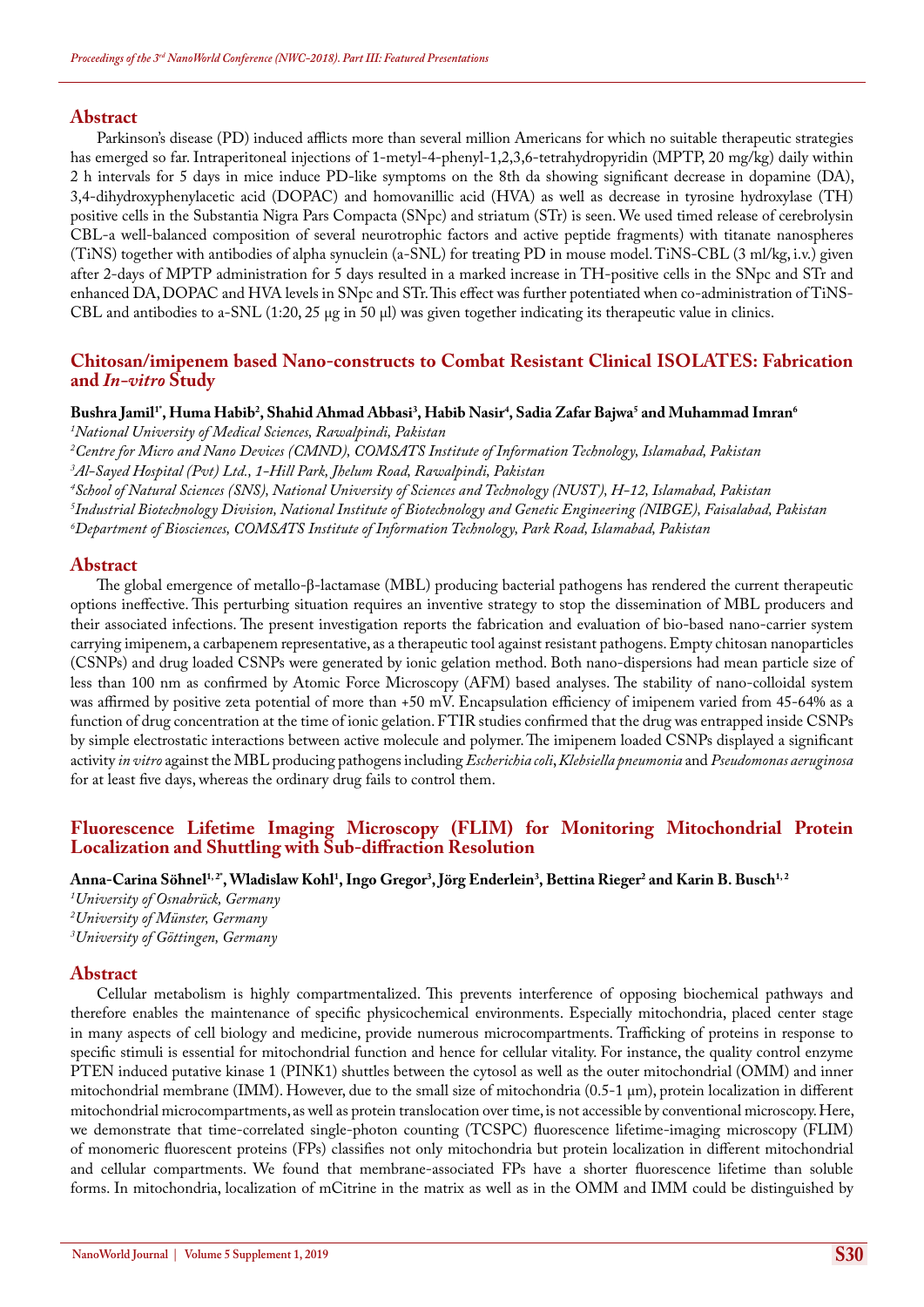significant differences in fluorescence lifetime t. The method was sensitive enough to monitor shifts in protein location between mitochondrial microcompartments. We suggest that FLIM is a versatile and non-invasive method to monitor spatiotemporal events in mitochondria. Time domain sensitivity allows for gaining substantial information about sub-mitochondrial localization overcoming diffraction limitation.

# **Enhancing Immunity and Disease Resistance in Fish by Chitosan-Selenium Nanoparticles**

### Ivan Fan Xia<sup>1, 2</sup>', Kwong-Sen Wong<sup>2</sup>, Hang-Kin Kong<sup>2</sup>, Jacky Siu-To Cheung<sup>2</sup>, Xiao-Ting Zheng<sup>3</sup>, Ka-Hing Wong<sup>1, 2</sup> and Kevin Wing-Hin Kwok<sup>1,2</sup>

*1 Shenzhen Key Laboratory for Food Biological Safety Control, Food Safety and Technology Research Center, Hong Kong PolyU Shen Zhen Research Institute, Shenzhen, China*

*2 Department of Applied Biology and Chemical Technology, The Hong Kong Polytechnic University, Hong Kong SAR, China*

*3 Key Laboratory of South China Sea Fisheries Resources Exploitation & Utilization, Ministry of Agriculture, Guangzhou, China*

# **Abstract**

Selenium nanomaterials are attracting increasing attention due to unique bioactivity and low toxicity compared with traditional selenium species. In this work, chitosan stabilized selenium nanoparticles (CTS-SeNPs) was developed using controlled reduction of sodium selenite at room temperature with food grade materials. Suitability of CTS-SeNPs as an immunostimulant was explored. Zebrafish (Danio rerio) were exposed to 0, 2, 5, 10 and 20 μg/g of dietary CTS-SeNPs for 9 days. Their immune response and resistance to bacterial infection were determined. At 5 μg/g and 10 μg/g CTS-SeNPs, these fish showed improved survivorship when challenged by a common aquaculture pathogen Aeromonas hydrophila. Moreover, lysozyme activity (1.8-fold) and respiratory burst (2.4-fold) were all significantly enhanced at 10 μg/g CTS-SeNPs. In term of adaptive immune responses, lymphocyte (T cell and B cell) proliferation and immunoglobulin M expression were also improved at 10 μg/g CTS-SeNPs. CTS-SeNPs showed better immunostimulant properties than chitosan and selenite. These results showed that CTS-SeNP is a good immunostimulant for fish species.

# **Novel fibroin-based Nanoparticles for Cancer Chemotherapy: Development and Characterization**

## **Duy Toan Pham\* , Nuttawut Saelim and Waree Tiyaboonchai**

*Faculty of Pharmaceutical Sciences, Naresuan University, Thailand*

## **Abstract**

Fibroin, a silk human-biocompatible protein, has demonstrated remarkable properties including toughness, elasticity, as well as biodegradability. Taking these advantages, we conducted a study to formulate and determine the properties of novel fibroin nanoparticles (FNP) as a potential drug delivery system for cancer chemotherapy. Using coacervation method, with the addition of the crosslinker 1-ethyl-3-(3-dimethylaminopropyl) carbodiimide (EDC), three FNP formulations namely FNP, FNP-EDC<sub>low</sub>, and FNP-EDC<sub>high</sub> were fabricated by varying the content of EDC. Interestingly, all formulations showed nanosize spherical particles of approximately 300 nm, with the charge ranging from  $-15$  mV, FNP and FNP-EDC<sub>low</sub>, to +30 mV as the amount of EDC increased, FNP-EDC<sub>high</sub>. Using transmission electron microscope, the FNP-EDC<sub>high</sub> particles were tighter packed due to extensive crosslink reactions as compared to the FNP-EDC<sub>low</sub>. Also, FNP with no EDC demonstrated some aggregation between particles. In addition, utilizing FT-IR, the shift of characterized amide I peak at 1646 cm<sup>-1</sup> in raw fibroin to 1622 cm<sup>-1</sup> was observed in all formulations, suggesting a transformation from silk I (random coils and  $\alpha$ -helices amorphous structure) to silk II structures (anti-parallel β-sheet crystalline structure). The results from DSC and XRD methods were in agreement with FT-IR. In addition, the degree of crystallinity was increased as follows;  $FNP < FNP - EDC_{low} < FNP$ -EDC<sub>high</sub>. Finally, combine all data, the possible structures of the novel nanoparticles have been proposed.

# **Nanoscale Vesicles and Microspheres Derived from the Self-assembly of a Water-soluble Polyamides**

#### Lipeng Wang<sup>1, 2\*</sup> and Yongping Bai<sup>1, 2</sup>

*1 School of Chemistry and Chemical Engineering, Harbin Institute of Technology, Harbin, China 2 Wuxi HIT New Material Research Institute Co., Ltd, Wuxi, China*

## **Abstract**

Water-soluble polyamides is a kind of eco-friendly materials and has a natural advantage in packaging materials, water-based